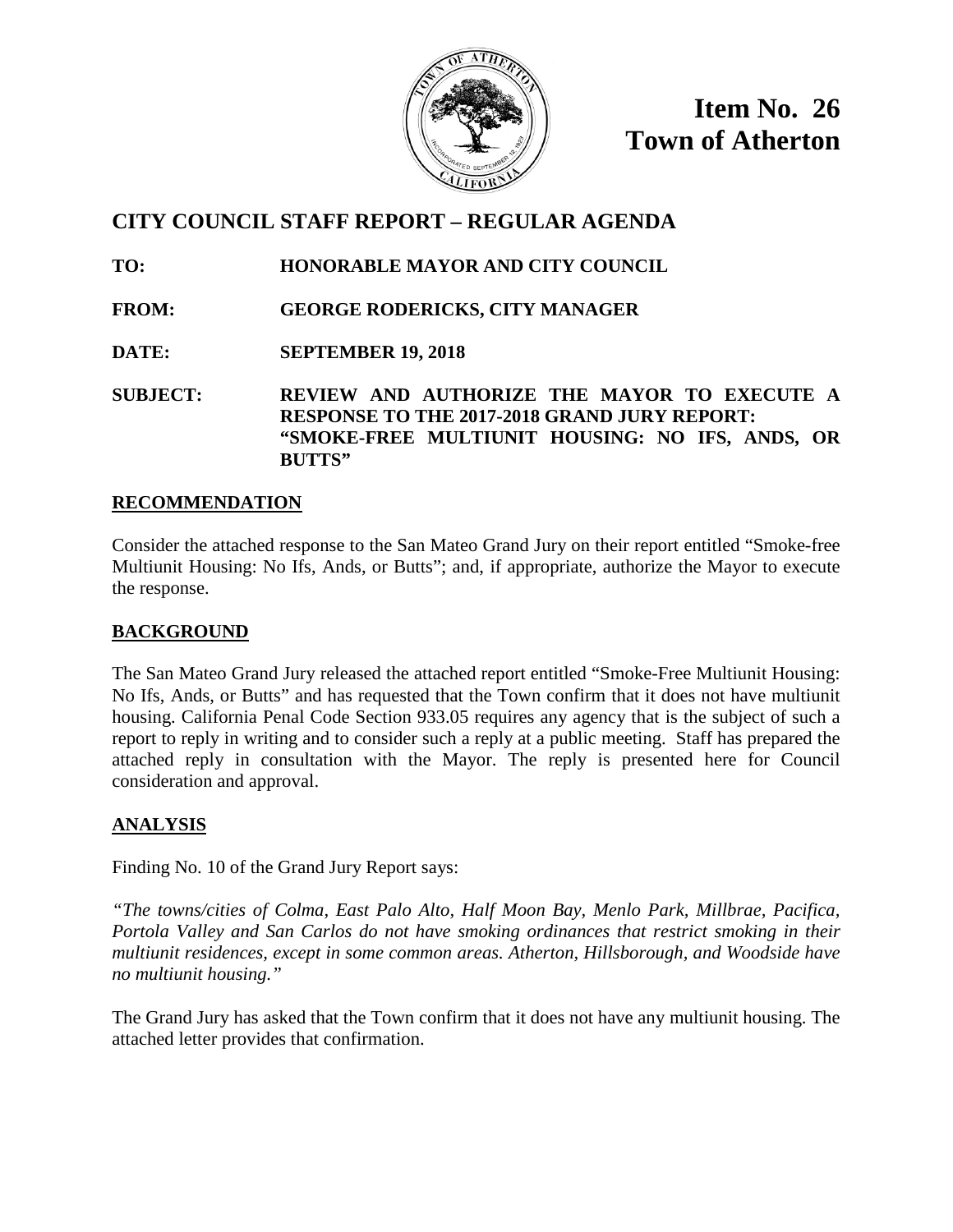2017-2018 Grand Jury Report: Smoke-Free Multiunit Housing: No Ifs, Ands, or Butts Page 3 of 2 September 19, 2018

## **POLICY ISSUES**

The Grand Jury typically requires that the Town indicate agreement or disagreement with specific findings in the Grand Jury Report; however, given that the Town does not have multiunit zoning, the Grand Jury has only asked that the Town confirm that there is no multiunit housing in Atherton.

#### **FISCAL IMPACT**

At this time there are no fiscal impacts in response to the Grand Jury.

#### **PUBLIC NOTICE**

Public notification was achieved by posting the agenda, with this agenda item being listed, at least 72 hours prior to the meeting in print and electronically. Information about the project is also disseminated via the Town's electronic News Flash and Atherton Online. There are approximately 1,200 subscribers to the Town's electronic News Flash publications. Subscribers include residents as well as stakeholders – to include, but be not limited to, media outlets, school districts, Menlo Park Fire District, service provides (water, power, and sewer), and regional elected officials.

#### **COMMISSION/COMMITTEE FEEDBACK/REFERRAL**

This item  $\_\_\_\$ has or  $\_\ X\_\_\$ has not been before a Town Committee or Commission.

- \_\_\_\_ Audit/Finance Committee (meets every other month)
- \_\_\_\_ Bicycle/Pedestrian Committee (meets as needed)
- \_\_\_\_ Civic Center Advisory Committee (meets as needed)
- \_\_\_\_ Environmental Programs Committee (meets every other month)
- Park and Recreation Committee (meets each month)
- \_\_\_\_ Planning Commission (meets each month)
- \_\_\_\_ Rail Committee (meets every other month)
- \_\_\_\_ Transportation Committee (meets every other month)
- Tree Committee (meets each month)

#### **ATTACHMENTS**

Attachment 1: 2017-2018 Grand Jury Report – Smoke-Free Multiunit Housing: No Ifs, Ands, or Butts

Attachment 2: Response to Grand Jury Report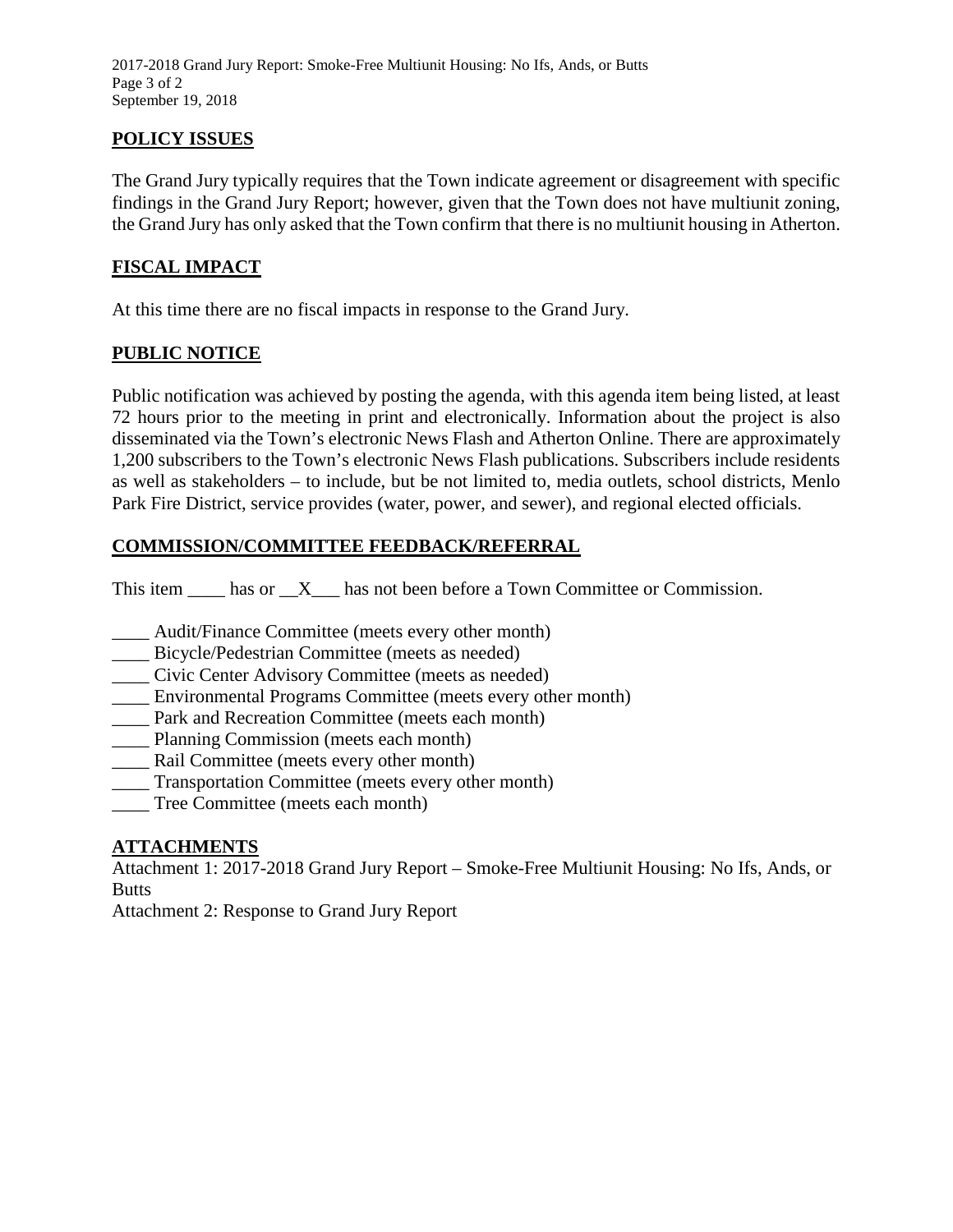

**Town of Atherton Office of the Mayor 91 Ashfield Road Atherton, California 94027 Phone: (650) 752-0500 Fax: (650) 614-1212**

September 20, 2018

Hon. Raymond Swope Judge of the Superior Court c/o Charlene Kresevich Hall of Justice 400 County Center; 2nd Floor Redwood City, CA 94063-1655

#### **RESPONSE TO GRAND JURY REPORT: "SMOKE-FREE MULTIUNIT HOUSING: NO IF ANDS. OR BUTTS"**

Honorable Judge Swope:

Thank you for the opportunity to review and comment on the above referenced Grand Jury Report filed on July 26, 2018. The Town of Atherton's response to both the findings and recommendations are listed below.

Response to Grand Jury recommendations:

F10. The towns/cities of Colma, East Palo Alto, Half Moon Bay, Menlo Park, Millbrae, Pacifica, Portola Valley and San Carlos do not have smoking ordinances that restrict smoking in their multiunit residences, except in some common areas. Atherton, Hillsborough, and Woodside have no multiunit housing.

#### **Response: The Town of Atherton confirms that it does not have any multiunit housing.**

This response to the Grand Jury was considered by the City Council at a public meeting on September 19, 2018. Should you have any questions concerning this response, please contact City Manager George Rodericks at (650) 752-0504.

Respectfully,

Mayor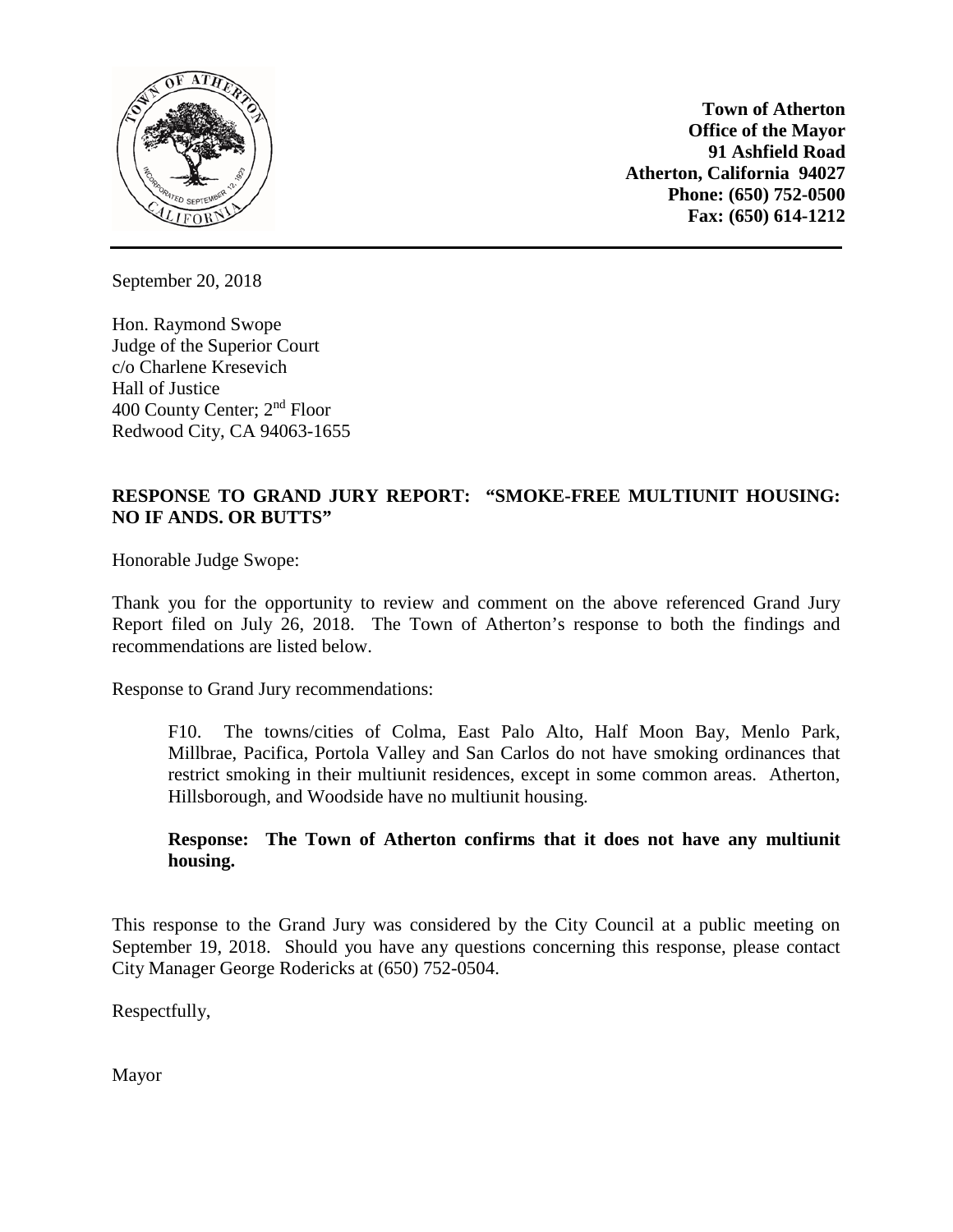<span id="page-3-0"></span>

## **SMOKE-FREE MULTIUNIT HOUSING: NO IFS, ANDS, OR BUTTS**

## **Issue | Summary | [Glossary](#page-5-0) | [Background](#page-5-0) | [Discussion](#page-11-0) | [Conclusion](#page-16-0) | [Findings](#page-16-0) [Recommendations](#page-19-0) | [Requests for](#page-20-0) Responses | [Methodology](#page-21-0) | [Bibliography](#page-22-0) | [Appendixes](#page-26-0) | [Responses](#page-32-0)**

### **ISSUE**

Do ordinances in jurisdictions banning smoking in multiunit housing properties protect San Mateo County residents from exposure to secondhand smoke?

# **SUMMARY**

 $\overline{a}$ 

In the United States alone, exposure to secondhand smoke has killed approximately 2.5 million nonsmokers of all ages over the last 50 years.<sup>1</sup> While California has enacted a statewide ban on smoking in enclosed workplaces,<sup>2, 3</sup> the majority of secondhand smoke exposure occurs in the home. Marijuana smoke, another source of secondhand smoke, is also toxic and contains many of the same chemicals and carcinogens as tobacco smoke.<sup>4</sup> Residents of multiunit properties, where smoke in one unit can pass into adjacent ones, are at significant risk of exposure to secondhand smoke.<sup>5</sup> In San Mateo County (the County), there are currently almost  $114,000$  multiunit households,  $6$  and the number is expected to grow as jurisdictions work to address increasing housing demands.<sup>7</sup>

In 2007, the City of Belmont passed the nation's first ordinance prohibiting smoking in multiunit housing.<sup>8</sup> Since then, eight additional cities in San Mateo County, as well as the County itself (with respect to its unincorporated areas) have passed similar multiunit housing smoking ordinances.<sup>9</sup>

<sup>1</sup> *The Health Consequences of Smoking—50 Years of Progress: A Report of the Surgeon General.* Rockville, MD. 2014. U.S. Public Health Service website, accessed June 7, 2018. https://www.surgeongeneral.gov/library/reports/50-years-ofprogress/exec-summary.pdf

<sup>&</sup>lt;sup>2</sup> "AB-13 Fact Sheet - California Workplace Smoking Restrictions. October 1997." State of California. Department of Industrial Relations website, accessed June 7, 2018. [https://www.dir.ca.gov/dosh/dosh\\_publications/smoking.html](https://www.dir.ca.gov/dosh/dosh_publications/smoking.html)

<sup>&</sup>lt;sup>3</sup> "AB-7 Smoking in the Workplace. (2015-2016)" California Legislative Information website, accessed June 7, 2018. [http://leginfo.legislature.ca.gov/faces/billCompareClient.xhtml?bill\\_id=201520162AB7](http://leginfo.legislature.ca.gov/faces/billCompareClient.xhtml?bill_id=201520162AB7)

<sup>&</sup>lt;sup>4</sup> "Marijuana and Tobacco Use, Marijuana: The Basics," California Department of Public Health website, accessed June 7, 2018.

<sup>5</sup> King et al., "Secondhand Smoke Transfer in Multiunit Housing," *Nicotine & Tobacco Research*. November 2010. <https://www.ncbi.nlm.nih.gov/pmc/articles/PMC3436457/pdf/ntq162.pdf>

<sup>6</sup> Officials in San Mateo county jurisdictions: email messages to the Grand Jury. (See Appendix B.)

<sup>&</sup>lt;sup>7</sup> "Key Housing Trends in San Mateo County: A report by 21 Elements 2014," 21 Elements website, accessed June 7, 2018. [<http://www.21elements.com/Housing-Needs-and-Demographics/View-category.html>](http://www.21elements.com/Housing-Needs-and-Demographics/View-category.html)

<sup>8</sup> Chen, Serena. American Lung Association in California and Bay Area Smokefree Housing Project. *Belmont Case Study: Belmont, CA Secondhand Smoke/Multi-Unit Housing Ordinance.*

[https://www.myctb.org/wst/healthylawrence/livewell/TobaccoFreeLiving/American%20Lung%20Association%20Advocat](https://www.myctb.org/wst/healthylawrence/livewell/TobaccoFreeLiving/American%20Lung%20Association%20Advocates%20Toolbox/Module-3/Belmont-Case-Study.pdf) [es%20Toolbox/Module-3/Belmont-Case-Study.pdf](https://www.myctb.org/wst/healthylawrence/livewell/TobaccoFreeLiving/American%20Lung%20Association%20Advocates%20Toolbox/Module-3/Belmont-Case-Study.pdf)

 $9$  Smoking Ordinances in: Belmont  $\lt$ 

[https://library.municode.com/ca/belmont/codes/code\\_of\\_ordinances?nodeId=CICO\\_CH20.5RESM>](https://library.municode.com/ca/belmont/codes/code_of_ordinances?nodeId=CICO_CH20.5RESM), Brisbane < [https://library.municode.com/ca/brisbane/codes/code\\_of\\_ordinances?nodeId=TIT8HESA\\_CH8.46SMMUITRE>](https://library.municode.com/ca/brisbane/codes/code_of_ordinances?nodeId=TIT8HESA_CH8.46SMMUITRE) , Burlingame < [http://qcode.us/codes/burlingame/view.php?topic=8-8\\_18>](http://qcode.us/codes/burlingame/view.php?topic=8-8_18) , Daly City <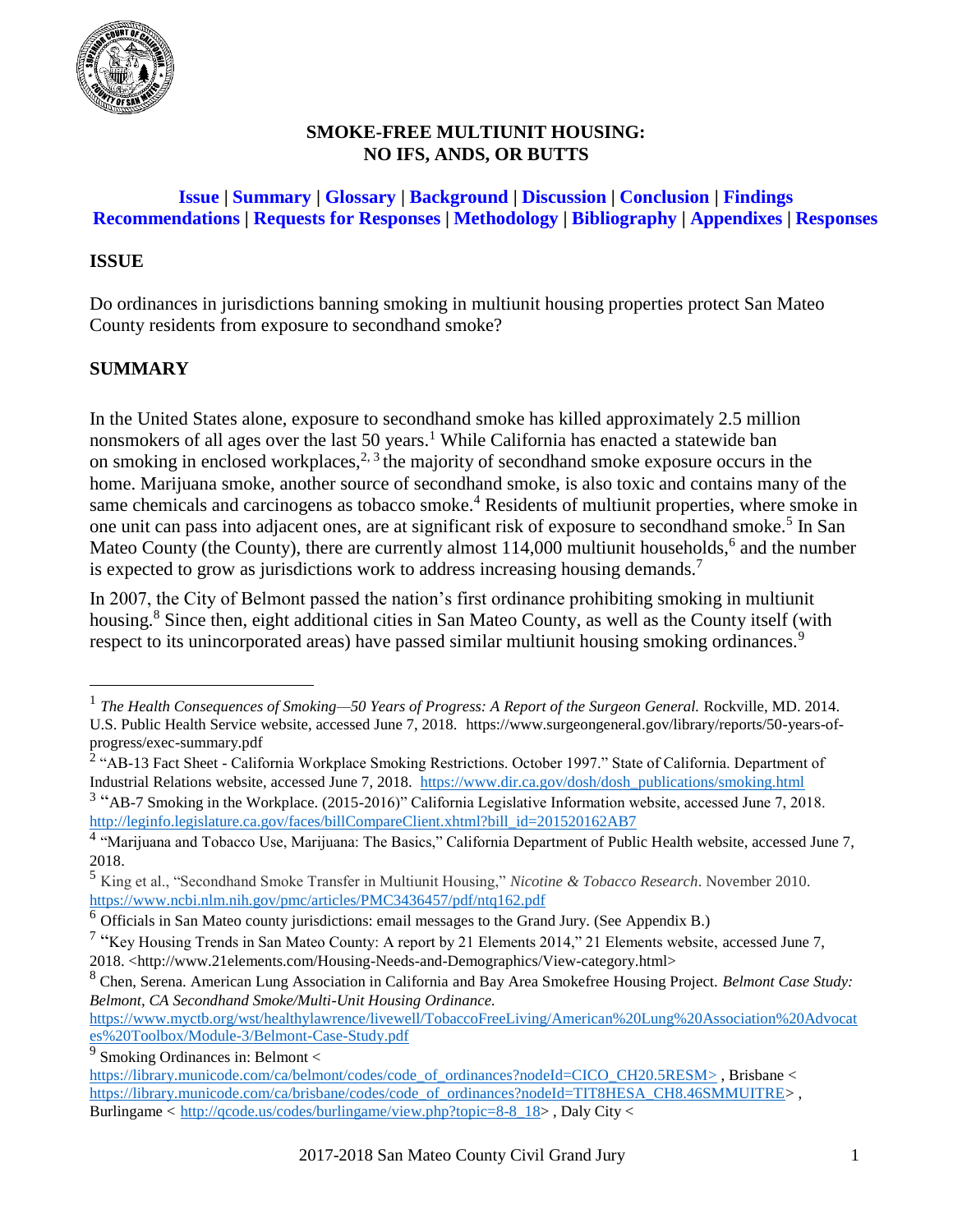Through interviews with local law and code enforcement officers, the San Mateo County Civil Grand Jury (the Grand Jury) learned that many of these jurisdictions have not adequately educated residents about their rights and obligations under multiunit housing smoking ordinances. At the time their ordinances were adopted, most of these jurisdictions conducted limited public outreach to residents, and even now, the jurisdictions' online resources detailing tenants' rights and reporting methods are difficult to access. Local officials also indicated that enforcement of their ordinances is constrained by the need to observe smoking violations in progress.<sup>10</sup>

The Tobacco Prevention Program and the Tobacco Education Coalition are the two local entities that educate residents regarding the health effects of smoking, including secondhand smoke. The Tobacco Prevention Program is a part of the County's Health System and is charged with educating the community about tobacco-related health and policy issues. The Tobacco Education Coalition is a community-based group supported by the Tobacco Prevention Program that engages in advocacy relating to reducing the public's use of and exposure to tobacco. Both organizations assist cities that are considering smoking restrictions for their multiunit housing properties. With the quadrupling of the funding allocation from the California Department of Public Health's Tobacco Control Program (from \$150,000 in FY 2016-2017 to \$748,000 in FY 2017-2018), these entities will have the opportunity to greatly expand their operations.<sup>11</sup>

The Grand Jury recommends, among other actions, that:

- Jurisdictions with multiunit housing smoking ordinances take steps to improve their tracking of smoking violation complaints as well as increase their residents' awareness of their rights and obligations*,* thereby increasing the effectiveness of enforcement efforts;
- The Tobacco Prevention Program and Tobacco Education Coalition increase their educational outreach and support for countywide efforts to protect residents from the dangers of secondhand smoke exposure;
- Cities within San Mateo County that have not yet adopted such ordinances hold public hearings to evaluate issues and hear residents' views on adopting smoking restrictions in multiunit housing in their jurisdictions.

 $\overline{a}$ [https://library.municode.com/ca/daly\\_city/codes/code\\_of\\_ordinances?nodeId=TIT8HESA\\_CH8.36RESM>](https://library.municode.com/ca/daly_city/codes/code_of_ordinances?nodeId=TIT8HESA_CH8.36RESM),Foster City < [http://www.codepublishing.com/CA/FosterCity/?FosterCity08/FosterCity0805.html>](http://www.codepublishing.com/CA/FosterCity/?FosterCity08/FosterCity0805.html) , Redwood City < [https://library.municode.com/ca/redwood\\_city/codes/code\\_of\\_ordinances?nodeId=CH15SMRE>](https://library.municode.com/ca/redwood_city/codes/code_of_ordinances?nodeId=CH15SMRE) , San Bruno <

[https://qcode.us/codes/sanbruno/>](https://qcode.us/codes/sanbruno/) , City of San Mateo < http://qcode.us/codes/sanmateo/view.php?topic=7- 7\_40&showAll=1&frames=on> , San Mateo County <

[https://library.municode.com/ca/san\\_mateo\\_county/codes/code\\_of\\_ordinances?nodeId=TIT4SAHE\\_CH4.96SM>](https://library.municode.com/ca/san_mateo_county/codes/code_of_ordinances?nodeId=TIT4SAHE_CH4.96SM), and South San Francisco < http://gcode.us/codes/southsanfrancisco/view.php?topic=8-8\_50&showAll=1&frames=off> accessed June 7, 2018.

 $10$  Officials from local code and law enforcement agencies: interviews by the Grand Jury.

 $11$  Official of the San Mateo County Health System: interview by the Grand Jury.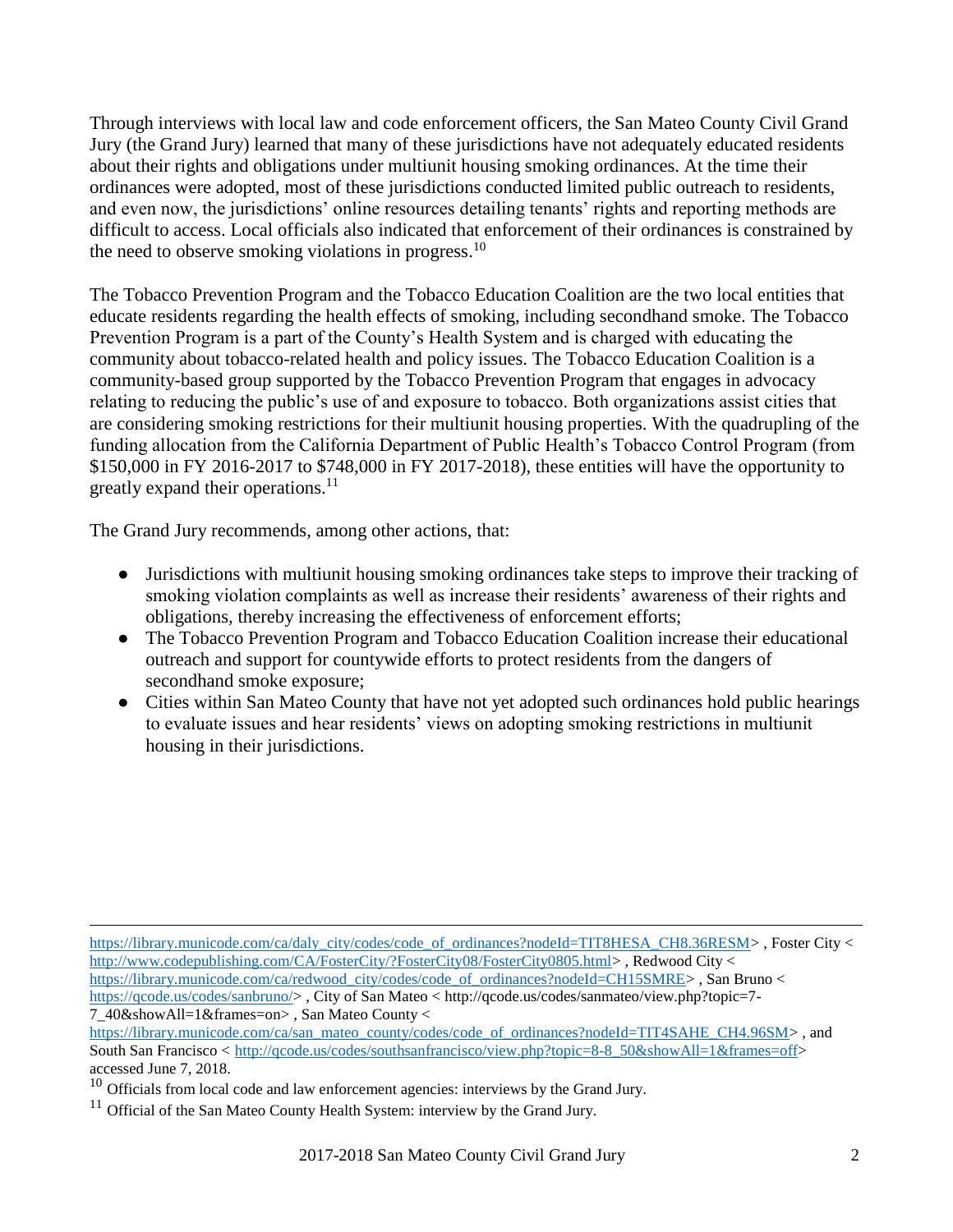## <span id="page-5-0"></span>**[GLOSSARY AND ABBREVIATIONS](#page-3-0)**

**California Healthcare, Research and Prevention Tobacco Tax Act (Proposition 56 or Prop. 56)**: A 2016 California state law increasing the excise taxes on tobacco products, including ecigarettes, by \$2.

**California Tobacco Tax and Health Protection Act (Proposition 99 or Prop. 99)**: A 1988 California state law which created a statewide, comprehensive tobacco control program funded through a twenty-five-cent tax on tobacco products.

**Electronic Smoking Devices (ESDs)**: Devices containing a nicotine-based liquid that is vaporized and inhaled, used to simulate the experience of smoking tobacco. ESDs are also used as alternatives to smoking marijuana.

**Jurisdictions:** The jurisdictions that have adopted multiunit housing smoking ordinances: Belmont, Brisbane, Burlingame, Daly City, Foster City, Redwood City, San Bruno, San Mateo, South San Francisco, and the County of San Mateo (for its unincorporated areas only).

**Multiunit Households (MUH)**: A classification of housing where multiple separate housing units for residential inhabitants are contained within one building. There are currently almost 114,000 MUHs in the county.

**Secondhand Smoke (SHS)**: The combination of smoke generated by cigarettes (or other ignited plant material for the purpose of inhalation) as well as the smoke exhaled by the smoker.

**Thirdhand smoke (THS)**: The toxic particulate residue from smoke that clings to walls, fabrics, carpets, and other furnishings, lingering on surfaces after active smoking has ceased.

**Tobacco Prevention Program (TPP)**: The County of San Mateo Health System established the TPP in 1989 as part of the statewide network to educate the community on tobacco-related health and policy issues.

**Tobacco Education Coalition (TEC)**: A community-based group, established per Proposition 99, for the purpose of improving public health by reducing the use of tobacco products in the county.

# **[BACKGROUND](#page-3-0)**

 $\overline{a}$ 

#### **Secondhand Smoke**

Secondhand smoke (SHS), also known as "involuntary" or "passive" smoke, is a combination of smoke generated by cigarettes (or other ignited plant material for the purpose of inhalation) as well as the smoke exhaled by the smoker.<sup>12</sup> Cigarette smoke contains more than 7,000 chemicals, including

<sup>12</sup> *The Health Consequences of Involuntary Exposure to Tobacco Smoke*. A Report of the Surgeon General. Atlanta, GA. 2006. U.S. Public Health Service, Surgeon General website, accessed June 7, 2018. <https://www.surgeongeneral.gov/library/reports/secondhandsmoke/fullreport.pdf>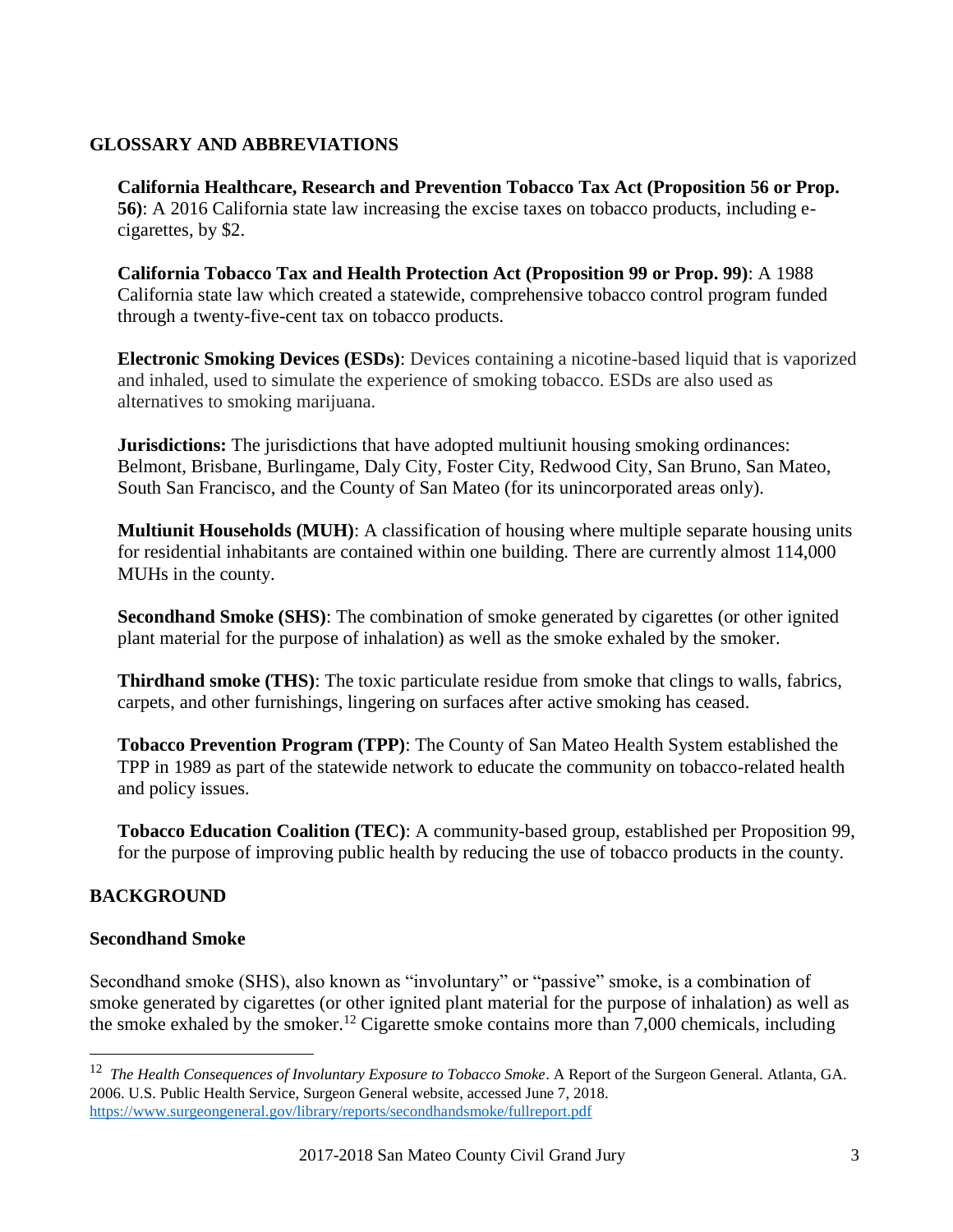formaldehyde, cyanide, carbon monoxide, ammonia, and highly addictive nicotine, as well as more than 50 carcinogens. Since 1967, exposure to SHS has killed approximately 2.5 million nonsmokers of all ages in the United States.<sup>13</sup>

In 2010, the U.S. Surgeon General confirmed that even occasional exposure to secondhand smoke is harmful, and that low levels of secondhand tobacco smoke lead to impairment of the lining of the blood vessels, which, in turn, can lead to heart attacks and stroke.<sup>14</sup>

According to the American Lung Association:

Secondhand smoke causes approximately 7,330 deaths from lung cancer and 33,950 deaths from heart disease each year…Secondhand smoke is especially harmful to young children. Secondhand smoke is responsible for between 150,000 and 300,000 lower respiratory tract infections in infants and children under 18 months of age, resulting in between 7,500 and 15,000 hospitalizations each year. It also causes 430 sudden infant death syndrome (SIDS) deaths in the U.S. annually.<sup>15</sup>

Marijuana smoke, another source of secondhand smoke, is also toxic. It contains twice as much tar and ammonia, eight times as much hydrogen cyanide, and many of the same chemicals and carcinogens as tobacco smoke. Studies have shown that exposure to secondhand marijuana smoke impairs blood vessel function temporarily. Moreover, recovery from impairment caused by marijuana takes longer than from tobacco smoke, and repeated exposure to secondhand marijuana smoke can lead to longterm blood vessel impairment.<sup>16</sup>

According to the American Nonsmoker's Rights Foundation:

 $\overline{a}$ 

Smoke is smoke. Both tobacco and marijuana smoke impair blood vessel function similarly. People should avoid both, and governments who are protecting people against secondhand smoke exposure should include marijuana in those rules.<sup>17</sup>

Approximately one in four nonsmoking Americans is subjected to secondhand smoke, including more than one in three who live in rental housing. Exposure to SHS occurs primarily at home, especially for children. An estimated 15 million children ages three to eleven are exposed to SHS.<sup>18</sup>

<sup>13</sup> *The Health Consequences of Smoking—50 Years of Progress: A Report of the Surgeon General.* Rockville, MD. 2014. U.S. Public Health Service, Surgeon General website, accessed June 7, 2018.

<https://www.surgeongeneral.gov/library/reports/50-years-of-progress/exec-summary.pdf> .

<sup>&</sup>lt;sup>14</sup> "Fact Sheet: How Tobacco Smoke Causes Disease," A Report of the Surgeon General. Centers for Disease Control and Prevention website, accessed June 7, 2018. < [https://www.cdc.gov/tobacco/data\\_statistics/sgr/2010/pdfs/key-findings.pdf>](https://www.cdc.gov/tobacco/data_statistics/sgr/2010/pdfs/key-findings.pdf) <sup>15.</sup> Health Effects of Secondhand Smoke," American Lung Association website, accessed June 7, 2018.

<http://www.lung.org/stop-smoking/smoking-facts/health-effects-of-secondhand-smoke.html>

 $16$  "Marijuana and Tobacco Use, Marijuana: The Basics," California Department of Public Health website, accessed June 7, 2018.

[https://www.cdph.ca.gov/Programs/CCDPHP/DCDIC/CTCB/CDPH%20Document%20Library/ResearchandEvaluation/Fa](https://www.cdph.ca.gov/Programs/CCDPHP/DCDIC/CTCB/CDPH%20Document%20Library/ResearchandEvaluation/FactsandFigures/MJAndTobaccoUseFac%20Sheet-CDPH-CTCP-5-2017.pdf) [ctsandFigures/MJAndTobaccoUseFac%20Sheet-CDPH-CTCP-5-2017.pdf](https://www.cdph.ca.gov/Programs/CCDPHP/DCDIC/CTCB/CDPH%20Document%20Library/ResearchandEvaluation/FactsandFigures/MJAndTobaccoUseFac%20Sheet-CDPH-CTCP-5-2017.pdf)

<sup>&</sup>lt;sup>17</sup> Matthew Springer, cardiovascular researcher and Associate Professor of Medicine, University of California, San Francisco. "Secondhand Marijuana Smoke: Fact Sheet," American Nonsmokers' Rights Foundation website, accessed June 7, 2018[. https://no-smoke.org/secondhand-marijuana-smoke-fact-sheet/](https://no-smoke.org/secondhand-marijuana-smoke-fact-sheet/)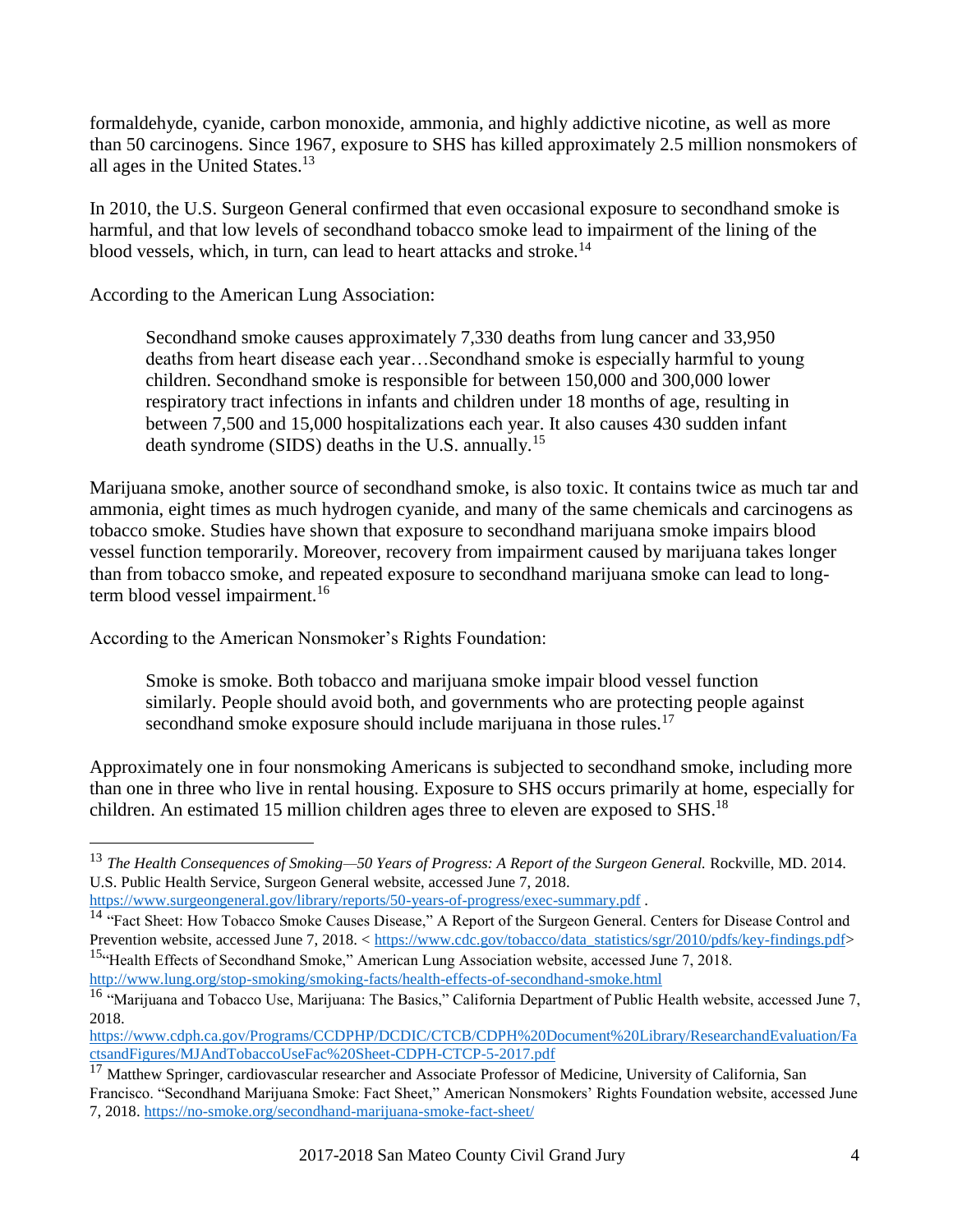While all children and adults can be victims of secondhand smoke, nonsmokers in some communities are at an elevated risk of exposure.<sup>19</sup> For example, more than 45 percent of Black nonsmokers are exposed to SHS, in contrast with 23.9 percent of Hispanic Americans and 21.8 percent of non-Hispanic White nonsmokers. In addition, 43.2 percent of nonsmokers with incomes below the poverty level are exposed to SHS.

#### **Secondhand Smoke Infiltration in Multiunit Housing (MUH)**

Since Americans spend almost two-thirds of their lives in their residences, nonsmokers living in multiunit properties are at elevated risk of exposure to secondhand smoke.<sup>20</sup> The Centers for Disease Control and Prevention (CDC) reports that secondhand smoke can enter living spaces from other units and/or common areas through ventilation systems, walls, electrical outlets, open windows, or hallways. $21$ 

The Center for Social Gerontology's 2006 report explains the problem further:

The health hazards of tobacco smoke are magnified in the close living quarters of those who live in multi-family dwellings… Tobacco smoke travels from its point of generation in a building to all other areas of the building. It has been shown to move through light fixtures, through ceiling crawl spaces, and into and out of doorways. Once exposed, building occupants are at risk for irritant, allergic, acute and chronic cardiopulmonary and carcinogenic adverse health effects. $^{22}$ 

### **Smoke Residue ("Thirdhand smoke")**

 $\overline{a}$ 

Thirdhand smoke (THS) is the toxic particulate residue from smoke that clings to walls, fabrics, carpets, and other furnishings, lingering on surfaces after active smoking has ceased.<sup>23</sup> Arsenic, lead, cyanide, and other carcinogens in thirdhand smoke can be absorbed through inhalation or skin contact, affecting both people and pets.<sup>24</sup>

<sup>&</sup>lt;sup>18</sup> "CDC Vital Signs. Secondhand Smoke: An Unequal Danger. February 2015," Centers for Disease Control and Prevention website, accessed June 7, 2018.<https://www.cdc.gov/vitalsigns/pdf/2015-02-vitalsigns.pdf>

<sup>&</sup>lt;sup>19</sup> "Secondhand Smoke (SHS) Facts." Centers for Disease Control and Prevention website, accessed June 7, 2018. [https://www.cdc.gov/tobacco/data\\_statistics/fact\\_sheets/secondhand\\_smoke/general\\_facts/index.htm](https://www.cdc.gov/tobacco/data_statistics/fact_sheets/secondhand_smoke/general_facts/index.htm) 

<sup>20</sup> King et al., "Secondhand Smoke Transfer in Multiunit Housing." *Nicotine & Tobacco Research*. November 2010. <https://www.ncbi.nlm.nih.gov/pmc/articles/PMC3436457/pdf/ntq162.pdf>

<sup>&</sup>lt;sup>21</sup> "Ventilation Does Not Effectively Protect Nonsmokers From Secondhand Smoke," Centers for Disease Control and Prevention website, accessed June 7, 2018.

[https://www.cdc.gov/tobacco/data\\_statistics/fact\\_sheets/secondhand\\_smoke/protection/ventilation/index.htm](https://www.cdc.gov/tobacco/data_statistics/fact_sheets/secondhand_smoke/protection/ventilation/index.htm) 

<sup>22</sup> Schoenmarklin, Susan, Esq. *Memorandum: Analysis of the Voluntary and Legal Options of Condominium Owners Confronted with Secondhand Smoke from another Condominium Unit.* Smoke-Free Environments Law Project. The Center for Social Gerontology, Inc. Anne Arbor, MI. May 2006. [http://www.tcsg.org/sfelp/memo\\_06.pdf](http://www.tcsg.org/sfelp/memo_06.pdf)

<sup>&</sup>lt;sup>23</sup> "California Consortium for Thirdhand Smoke," University of California San Francisco. Center for Tobacco Control Research and Education website, accessed June 7, 2018[. https://tobacco.ucsf.edu/california-consortium-thirdhand-smoke](https://tobacco.ucsf.edu/california-consortium-thirdhand-smoke) <sup>24</sup> "Be Smoke-free and Help Your Pets Live Longer, Healthier Lives," U.S. Food and Drug Administration website, accessed June 7, 2018.<https://www.fda.gov/AnimalVeterinary/ResourcesforYou/AnimalHealthLiteracy/ucm520415.htm>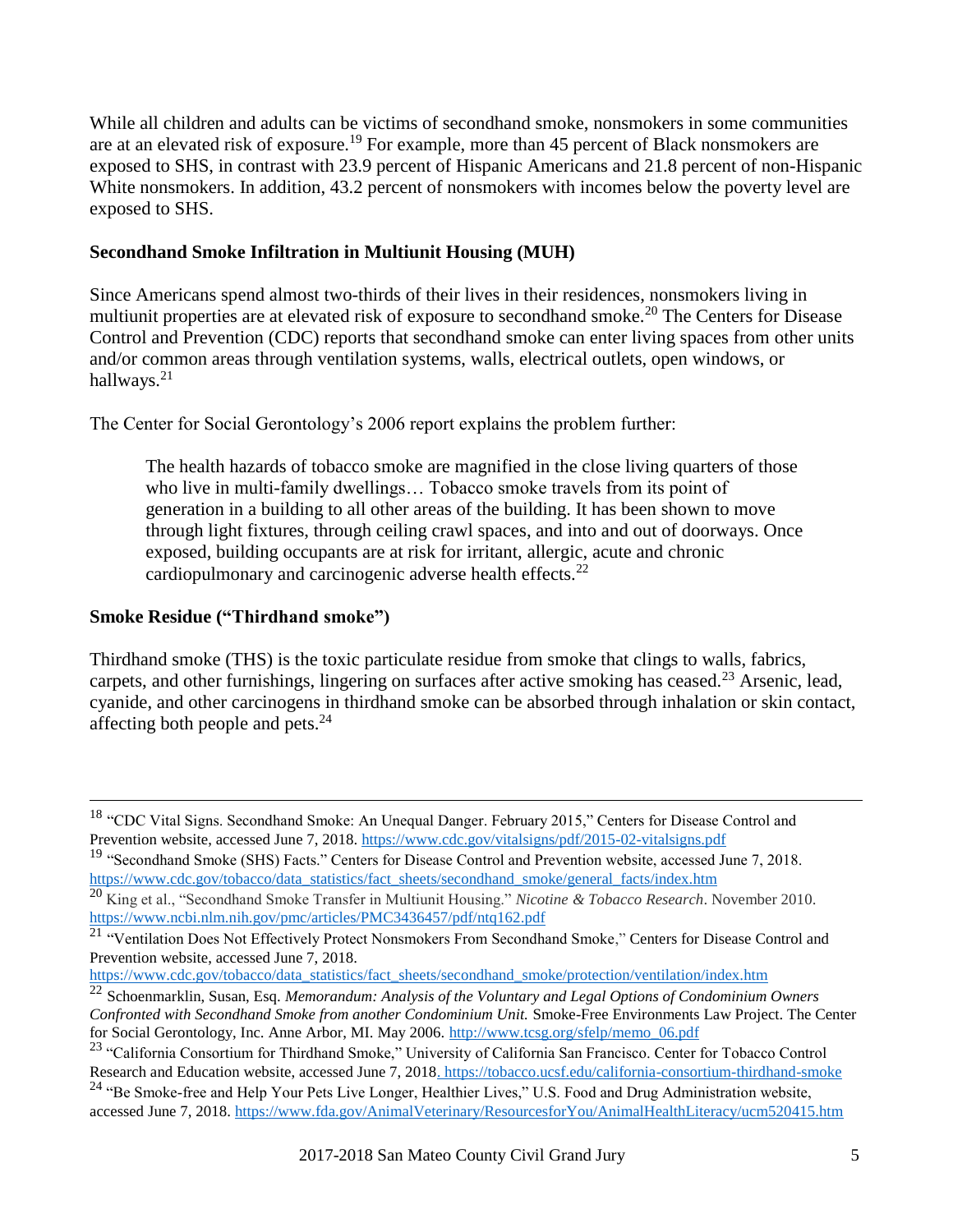According to the UCSF Center for Tobacco Control Research and Education:

Infants and small children are likely to have more exposure to THS than adults because THS contaminates house dust and surfaces. Infants and children spend more time on the floor, have frequent hand to mouth behaviors, explore objects in the environment with their mouth, put non-food items in their mouths, engage in active play at home, and breathe in more dust-contaminated air than adults, in relation to their body size.<sup>25</sup>

## **Electronic Cigarette Aerosol (or Vapor)**

Electronic Smoking Devices (ESDs or e-cigarettes) emerged in the U.S. in 2007, as alternatives to smoking tobacco and marijuana. Use of e-cigarettes is commonly referred to as "vaping." They quickly became popular, in part due to efforts of manufacturers to attract young buyers through tactics such as bubblegum and fruit flavorings.<sup>26</sup> While e-cigarettes and similar devices do not produce tobacco or marijuana smoke, the vapor they emit is also harmful. It contains particulates, propylene glycol or vegetable glycerin, nicotine (in the case of tobacco), metals and other toxins.<sup>27</sup>

# **San Mateo County Health System's Responses to Secondhand Smoke**

## Tobacco Prevention Program

 $\overline{a}$ 

In 1988, the California Tobacco Tax and Health Protection Act (Prop. 99) was passed by the voters, creating a statewide, comprehensive tobacco control program. Prop. 99 levied a twenty-five-cent tax on tobacco products and placed new restrictions on the sale of tobacco. With the revenue generated by this initiative, the County established the Tobacco Prevention Program (TPP) in 1989 as part of the statewide network to educate the community on tobacco-related health and policy issues.<sup>28</sup> The TPP's 2014-2017 Program Goals and Interventions<sup>29</sup> included:

- Reducing exposure to secondhand smoke by implementing smoke-free multiunit housing policies
- Engaging youth in tobacco control and amending tobacco retail ordinances to broaden the definition of tobacco product
- Reducing the availability of tobacco by eliminating tobacco sales in pharmacies/health care settings

<sup>&</sup>lt;sup>25</sup> "Frequently Asked Questions," University of California San Francisco. Center for Tobacco Control Research and Education. California Consortium for Thirdhand Smoke website, accessed June 7, 2018. <https://tobacco.ucsf.edu/frequently-asked-questions-0#Who-has-high-exposure-risk-of-THS>

<sup>26</sup> Samantha Weigel. "County may ban flavored tobacco, including menthol." *San Mateo Daily Journal*, January 20, 2018. [<https://www.smdailyjournal.com/news/local/county-may-ban-flavored-tobacco-including-menthol/article\\_a54ccc9c-fd9f-](https://www.smdailyjournal.com/news/local/county-may-ban-flavored-tobacco-including-menthol/article_a54ccc9c-fd9f-11e7-8baa-ab201dac2a50.html)[11e7-8baa-ab201dac2a50.html>](https://www.smdailyjournal.com/news/local/county-may-ban-flavored-tobacco-including-menthol/article_a54ccc9c-fd9f-11e7-8baa-ab201dac2a50.html)

<sup>&</sup>lt;sup>27</sup> "Recreational Vaping 101: What is Vaping?" National Center on Addiction and Substance Abuse website, accessed June 7, 2018[. https://www.centeronaddiction.org/e-cigarettes/recreational-vaping/what-vaping](https://www.centeronaddiction.org/e-cigarettes/recreational-vaping/what-vaping)

<sup>&</sup>lt;sup>28</sup> Official of the San Mateo County Health System: interview by the Grand Jury.

<sup>&</sup>lt;sup>29</sup> "San Mateo County Tobacco Prevention Program 2014-2017 Program Goals and Interventions," County of San Mateo Health System website, accessed June 7, 2018. [https://www.smchealth.org/sites/main/files/file-attachments/2014\\_-](https://www.smchealth.org/sites/main/files/file-attachments/2014_-_2017_priorities.pdf) [\\_2017\\_priorities.pdf](https://www.smchealth.org/sites/main/files/file-attachments/2014_-_2017_priorities.pdf)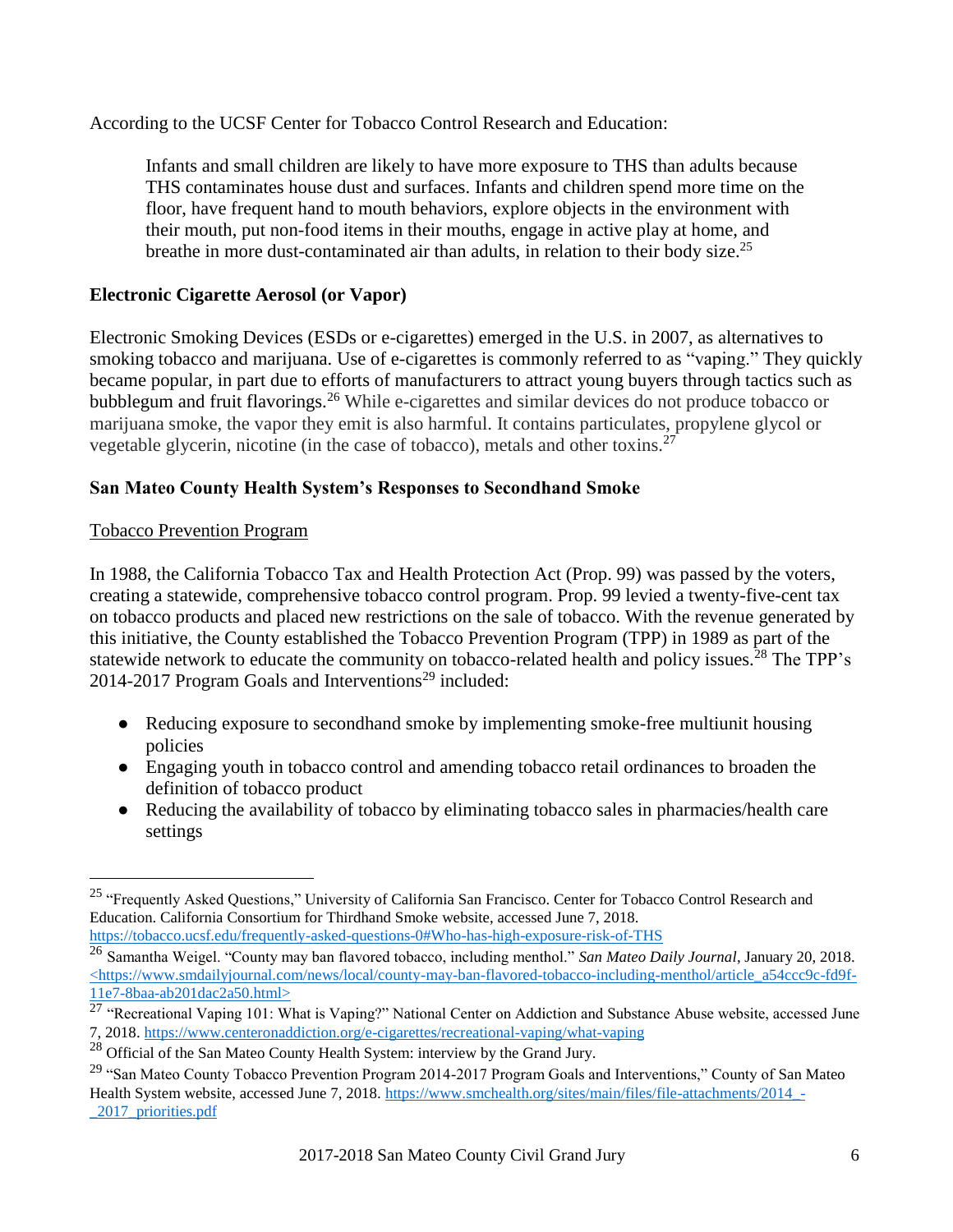The TPP provides a number of resources for county residents, including a hotline for the public to report problems with exposure to SHS and guidance to address those issues on the Smoke-Free Housing web page. $30$ 

In 2016, voters passed the California Healthcare, Research and Prevention Tobacco Tax Act (Prop. 56), which increased the excise taxes on tobacco products, including e-cigarettes, by \$2. With this increased tax revenue, the TPP's annual funding allocation from the California Department of Public Health's Tobacco Control Program increased from \$150,000 in FY 2016-2017 to \$784,000 in FY  $2017-2018$ <sup>31</sup> As a result, the TPP is expanding its operations to include:

- Education initiatives for city officials, residents, property managers, and the public on the dangers of secondhand smoke and effective methods to implement MUH smoking ordinances
- Assistance for MUH communities with signage and monitoring compliance

## Tobacco Education Coalition

 $\overline{a}$ 

Proposition 99 also required that all counties form a community-based group to improve public health by reducing the use of tobacco products. As a result, the County created the Tobacco Education Coalition (TEC) in 1989. The Coalition includes representatives from nonsmoking advocacy groups such as Breathe California, the Youth Leadership Institute, and the American Cancer Society, as well as the San Mateo County Sheriff's Office and San Mateo County Office of Education.<sup>32</sup> The TPP also provides crucial support for the TEC's activities.<sup>33</sup>

With the goals of raising public awareness, implementing a countywide tobacco control plan, and engaging the public,  $34$  the TEC works with local governments to undertake the following initiatives:

- Implementing smoke-free multiunit housing policies
- Amending tobacco retail ordinances to broaden the definition of tobacco products
- Eliminating tobacco sales in pharmacies and health care settings
- Collaborating on a statewide healthy stores campaign<sup>35</sup>

As part of the TEC's efforts to promote smoke-free multiunit housing, Coalition members provide city staff with model smoking ordinances. Coalition members also advocate at city council meetings for MUH smoking restrictions.  $36, 37$ 

<sup>&</sup>lt;sup>30</sup> County of San Mateo Health System website. Smoke-Free Housing.<https://www.smchealth.org/driftingsmoke>

 $31$  Official of the San Mateo County Health System: interview by the Grand Jury.

<sup>&</sup>lt;sup>32</sup> "Tobacco Education Coalition: Advocating change to support a tobacco-free San Mateo County," County of San Mateo Health System website, accessed June 7, 2018.<https://www.smchealth.org/tobaccoeducationcoalition>

<sup>&</sup>lt;sup>33</sup> "Combined Scope of Work" document provided to the Grand Jury. County of San Mateo Health System, Tobacco Prevention Program. 04/20/18.

<sup>&</sup>lt;sup>34</sup> "San Mateo County Tobacco Education Coalition By-Laws, Article One, Section Two: Goals." County of San Mateo Health System website, accessed June 7, 2018. [https://www.smchealth.org/sites/main/files/file](https://www.smchealth.org/sites/main/files/file-attachments/tec_bylaws_v2_2015.pdf)[attachments/tec\\_bylaws\\_v2\\_2015.pdf](https://www.smchealth.org/sites/main/files/file-attachments/tec_bylaws_v2_2015.pdf)

<sup>35 &</sup>quot;San Mateo County Tobacco Education Coalition 2014-2017 Objectives," Tobacco Education Coalition: Advocating change to support a tobacco-free San Mateo County, County of San Mateo Health System website, accessed June 7, 2018. [https://www.smchealth.org/sites/main/files/file-attachments/tec\\_objectives\\_2014-2017\\_12-2016.pdf](https://www.smchealth.org/sites/main/files/file-attachments/tec_objectives_2014-2017_12-2016.pdf)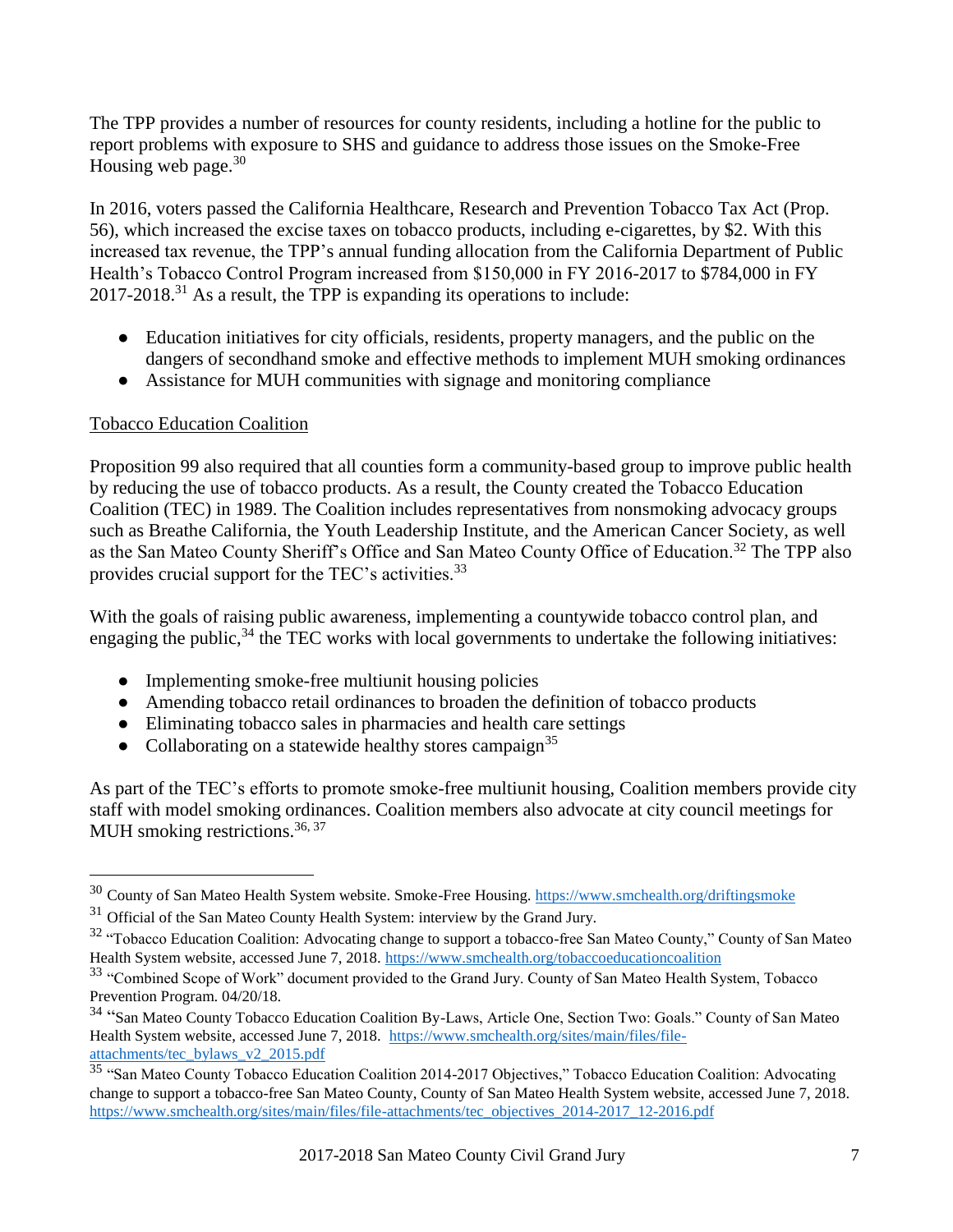#### **Adoption of Smoking Ordinances for Multiunit Housing**

Starting with Belmont in 2007,<sup>38</sup> local jurisdictions began to pass laws to protect residents from secondhand smoke. Since then Brisbane, Burlingame, Daly City, Foster City, Redwood City, San Bruno, San Mateo, South San Francisco, and the County of San Mateo, for its unincorporated areas, have adopted ordinances that restrict smoking in multiunit housing properties.<sup>39</sup> The towns/cities of Colma, East Palo Alto, Half Moon Bay, Menlo Park, Millbrae, Pacifica, Portola Valley, and San Carlos do not restrict smoking in their multiunit residences, except in some common areas.<sup>40</sup> Atherton, Hillsborough, and Woodside have no multiunit housing.<sup>41</sup> At present, there are almost 114,000 multiunit residences in the county, of which approximately 94,000 (or 82 percent) are covered by MUH smoking ordinances. $42$  (See Appendix B.)

Even though 80 percent of California MUH residents surveyed have indicated that they prefer smokefree housing<sup>43</sup> and only 6.6 percent of San Mateo County residents smoke,<sup>44</sup> multiunit housing smoking bans remain controversial. The debate centers around the conflict between individual property rights versus the rights of residents to live in a safe, healthy environment.<sup>45, 46</sup> However, no U.S. or California court has found that there is an affirmative right to smoke under either the U.S. Constitution or California Constitution. 47

 $\overline{a}$ 

 $36$  Official of the San Mateo County Health System: interview by the Grand Jury.

<sup>&</sup>lt;sup>37</sup> "Creating Smokefree Housing. A Model California Ordinance and Checklist," ChangeLab Solutions website, accessed June 7, 2018.<http://changelabsolutions.org/publications/model-ord-smokefree-housing>

<sup>38</sup> Chen, Serena. American Lung Association in California and Bay Area Smokefree Housing Project. *Belmont Case Study: Belmont, CA Secondhand Smoke/Multi-Unit Housing Ordinance.*

[https://www.myctb.org/wst/healthylawrence/livewell/TobaccoFreeLiving/American%20Lung%20Association%20Advocat](https://www.myctb.org/wst/healthylawrence/livewell/TobaccoFreeLiving/American%20Lung%20Association%20Advocates%20Toolbox/Module-3/Belmont-Case-Study.pdf) [es%20Toolbox/Module-3/Belmont-Case-Study.pdf](https://www.myctb.org/wst/healthylawrence/livewell/TobaccoFreeLiving/American%20Lung%20Association%20Advocates%20Toolbox/Module-3/Belmont-Case-Study.pdf)

 $39$  Smoking Ordinances in San Mateo county jurisdictions. (See Footnote 8)

<sup>&</sup>lt;sup>40</sup> Municipal codes for: Colm[a https://www.colma.ca.gov/municipal-code/](https://www.colma.ca.gov/municipal-code/), East Palo Alto

[https://library.municode.com/ca/east\\_palo\\_alto/codes/code\\_of\\_ordinances](https://library.municode.com/ca/east_palo_alto/codes/code_of_ordinances) , Half Moon Bay

<http://www.codepublishing.com/CA/HalfMoonBay/>, Menlo Par[k http://www.codepublishing.com/CA/MenloPark/](http://www.codepublishing.com/CA/MenloPark/),

Millbrae<http://www.codepublishing.com/CA/Millbrae/> , Pacifica

[https://library.municode.com/ca/pacifica/codes/code\\_of\\_ordinances](https://library.municode.com/ca/pacifica/codes/code_of_ordinances) , Portola Valley

[https://library.municode.com/ca/portola\\_valley/codes/code\\_of\\_ordinances](https://library.municode.com/ca/portola_valley/codes/code_of_ordinances) , and San Carlos <https://www.codepublishing.com/CA/SanCarlos/> .

<sup>&</sup>lt;sup>41</sup> Officials in Atherton, Hillsborough, and Woodside: email responses to the Grand Jury.

 $42$  Officials from cities, towns, and San Mateo County: email responses to the Grand Jury.

<sup>&</sup>lt;sup>43</sup> "Policy Statements. Policy Statement 12: Smoke-Free Housing Choice," California Apartment Association website, accessed June 7, 2018. [https://caanet.org/app/uploads/2015/01/CAA\\_Policy\\_Statements\\_2013-with-TOC.pdf](https://caanet.org/app/uploads/2015/01/CAA_Policy_Statements_2013-with-TOC.pdf)

<sup>44</sup> "California Facts and Figures 2016, Over 25 Years of Tobacco Control in California, September 2016," California Department of Public Health website, accessed June 7, 2018.

[https://www.cdph.ca.gov/Programs/CCDPHP/DCDIC/CTCB/CDPH%20Document%20Library/ResearchandEvaluation/Fa](https://www.cdph.ca.gov/Programs/CCDPHP/DCDIC/CTCB/CDPH%20Document%20Library/ResearchandEvaluation/FactsandFigures/2016FactsFiguresWeb.pdf) [ctsandFigures/2016FactsFiguresWeb.pdf](https://www.cdph.ca.gov/Programs/CCDPHP/DCDIC/CTCB/CDPH%20Document%20Library/ResearchandEvaluation/FactsandFigures/2016FactsFiguresWeb.pdf)

<sup>&</sup>lt;sup>45</sup> Minutes, City of Half Moon Bay City Council, February 6, 2018.

<sup>&</sup>lt;sup>46</sup> Video, Redwood City City Council, October 2, 2017, Meetings, Agendas, and Minutes, Redwood City website, accessed June 7, 2018. [< http://www.redwoodcity.org/city-hall/city-council/city-council-meetings-agendas-and-minutes>](http://www.redwoodcity.org/city-hall/city-council/city-council-meetings-agendas-and-minutes)

<sup>47</sup> Samantha K. Graff, "There Is No Constitutional Right to Smoke: 2008, March 2008." A Law Synopsis by the Tobacco Control Legal Consortium, Tobacco Control Legal Consortium website, accessed June 7, 2018. [<http://www.publichealthlawcenter.org/sites/default/files/resources/tclc-syn-constitution-2008.pdf>](http://www.publichealthlawcenter.org/sites/default/files/resources/tclc-syn-constitution-2008.pdf)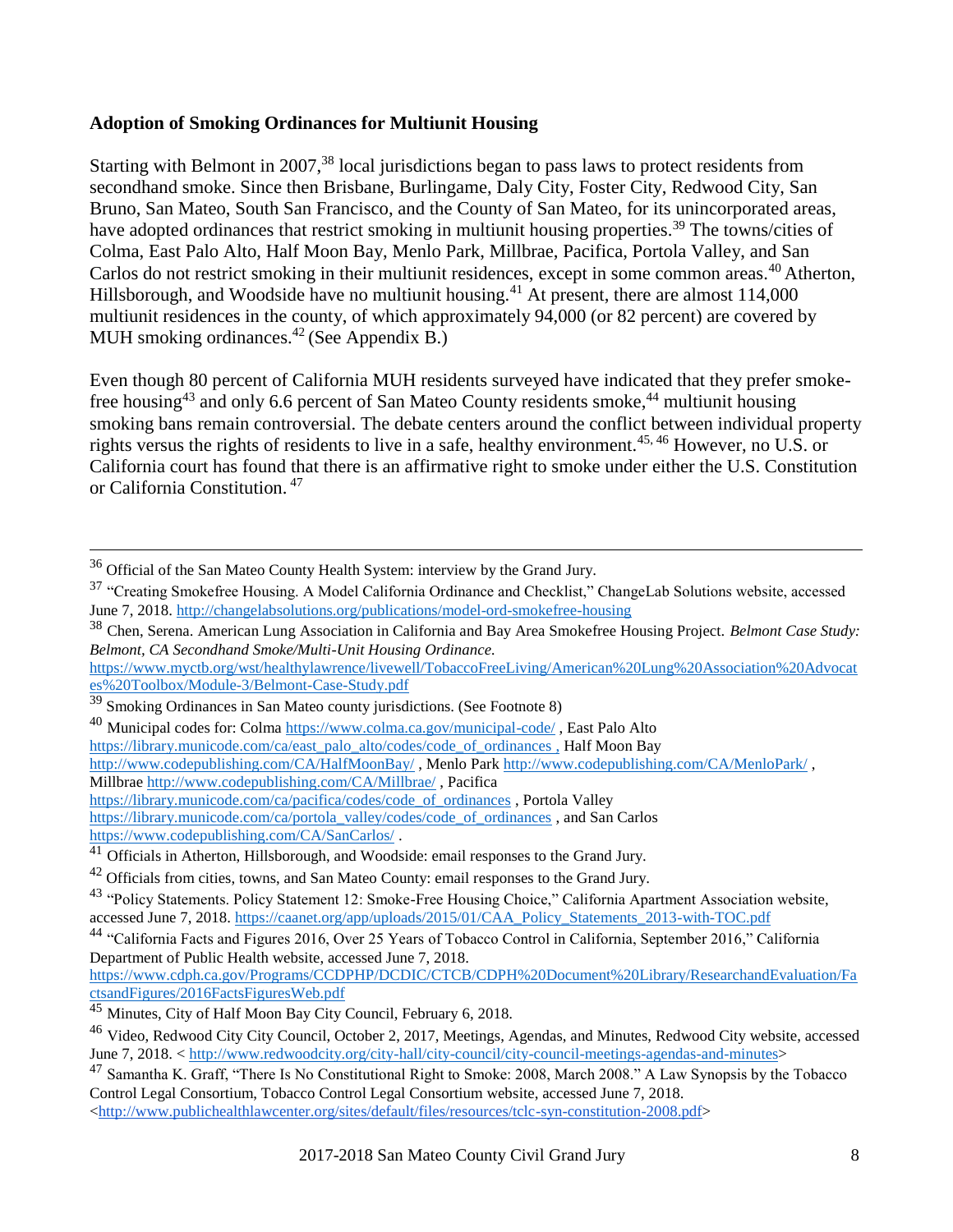<span id="page-11-0"></span>Legislative efforts to ban smoking in multiunit housing can take years. For example, in Redwood City it took five years until the city's MUH smoking ordinance was passed in October 2017.<sup>48</sup> In other municipalities, such as Half Moon Bay, the city council is still considering MUH smoking restrictions as of May 2018. $49$ 

Multiunit housing smoking ordinances generally provide the following:

- Prohibit smoking (which includes the use of e-cigarettes) of tobacco, recreational marijuana, and other plant materials, in individual units of MUH and all in common areas
- Declare secondhand smoke a "nuisance"
- Require landlords to post no-smoking signage
- Require leases to incorporate smoking restrictions
- Prohibit landlords/property managers from "knowingly permitting" smoking and "knowingly or intentionally" permitting ashtrays
- Provide for fines between \$100 \$250 for smoking violations

Ordinances vary on certain provisions, such as whether condominiums are included in their definitions of multiunit housing, acceptable distances from building entrances and windows where outdoor smoking is permitted, and whether smoking medical marijuana is exempted from MUH smoking restrictions. For example, the MUH smoking ordinances for the cities of Brisbane, Burlingame, Daly City, and the County of San Mateo for its unincorporated areas do not prohibit smoking medical marijuana in multiunit housing. 50

# **[DISCUSSION](#page-3-0)**

 $\overline{a}$ 

#### **Implementation of ordinances and education**

Successful implementation of the provisions of a multiunit housing smoking ordinance, following its passage, requires residents to be knowledgeable about their rights under the law. Historically, cities have used press releases, mailings, and community meetings to inform the public of the new rules for a period of time immediately after the law has been passed. However, the Grand Jury found that most jurisdictions did not continue engaging the public after the initial awareness campaign, except when ordinances were amended.<sup>51</sup>

MUH smoking ordinances place substantial responsibility for implementation on landlords and property managers. For example, most jurisdictions require landlords to install no-smoking signage, modify leases, and set up any designated smoking areas that they choose to permit at the stated minimum distances from building entrances and windows.<sup>52</sup> However, most city governments have

<sup>&</sup>lt;sup>48</sup> Official of the San Mateo County Health System: interview by the Grand Jury.

<sup>49</sup> Zachary Clark, "Half Moon Bay to adopt smoking restrictions," *San Mateo Daily Journal*, May 17, 2018. [https://www.smdailyjournal.com/news/local/half-moon-bay-to-adopt-smoking-restrictions/article\\_948a18f0-598a-11e8](https://www.smdailyjournal.com/news/local/half-moon-bay-to-adopt-smoking-restrictions/article_948a18f0-598a-11e8-a4d4-270086bc37e4.html) [a4d4-270086bc37e4.html](https://www.smdailyjournal.com/news/local/half-moon-bay-to-adopt-smoking-restrictions/article_948a18f0-598a-11e8-a4d4-270086bc37e4.html) 

<sup>50</sup> Smoking Ordinances in San Mateo County jurisdictions. (See Footnote 8)

<sup>&</sup>lt;sup>51</sup> Officials from local code and law enforcement agencies: interviews by the Grand Jury.

<sup>52</sup> Smoking Ordinances in San Mateo County jurisdictions. (See Footnote 8)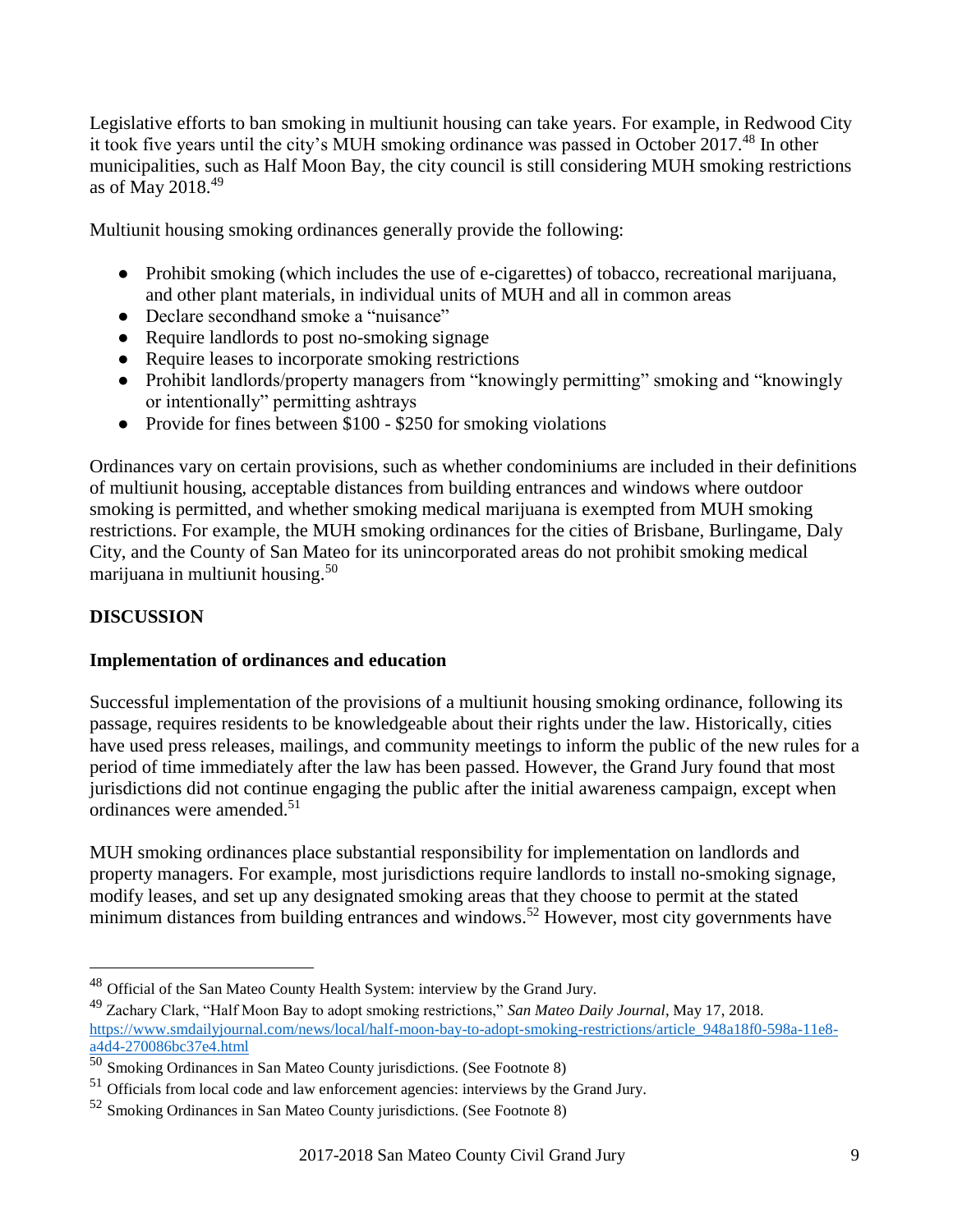neither assisted in this process nor followed up to ensure that these requirements are being met.<sup>53, 54</sup> As a result, many MUH properties lack the required signage and designated smoking areas.<sup>55</sup>

The jurisdictions' websites provide little information to educate residents, landlords, and property managers on their MUH smoking ordinances. It can be challenging to find information online about the ordinances or how to report a violation. The following examples are illustrative:

- The websites for Burlingame, Daly City, Redwood City,<sup>56</sup> the County of San Mateo**,** and South San Francisco do not contain any summaries of their MUH smoking ordinances. See Appendices C and D for examples of summaries from cities that do provide them.
- All but one of the MUH jurisdictions' websites provide links on their home pages for residents to report common nuisances such as potholes, graffiti, and abandoned shopping carts, but they do not provide any such links for reporting smoking violations.<sup>57</sup>
- Only the websites for Brisbane, San Bruno, and Foster City provide readily accessible information on how to report a violation of an MUH smoking ordinance.<sup>58</sup> See Appendix E for an example of a readily accessible notice.
- When entering search terms such as "smoke" and "smoking" in MUH cities' websites, no information regarding multiunit housing smoking ordinances appears in either Burlingame's or Daly City's websites.<sup>59</sup>
- San Bruno and the County of San Mateo (on the County Health System website) are the only MUH jurisdictions that provide information about the TPP or TEC or how to contact them regarding multiunit housing smoking issues.<sup>60</sup>

 $\overline{a}$ 

links to Code Compliance from its home page [https://www.burlingame.org](https://www.burlingame.org/).

<sup>53</sup> Officials from local code and law enforcement agencies: interviews by the Grand Jury.

<sup>54</sup> "Six-Month Apartment Smoking Prohibitions Review" report to Foster City City Council. June 1, 2015. <https://fostercityca.civicclerk.com/web/UserControls/DocPreview.aspx?p=1&aoid=306>

<sup>55</sup> On-site observations in Belmont, Daly City, and Foster City.

<sup>56</sup> Redwood City's smoking ordinance is partially implemented: effective January 1, 2018 for all new units and January 1, 2019 for existing units in MUH properties.

<sup>57</sup> The websites for the jurisdictions of Belmon[t https://www.belmont.gov](https://www.belmont.gov/) , Brisbane [http://brisbaneca.org](http://brisbaneca.org/) , Foster City [https://www.fostercity.org](https://www.fostercity.org/) , Redwood City [http://www.redwoodcity.org](http://www.redwoodcity.org/) , San Bruno [https://www.sanbruno.ca.gov](https://www.sanbruno.ca.gov/) , the City of San Mate[o https://www.cityofsanmateo.org](https://www.cityofsanmateo.org/) , San Mateo County and South San Francisco [http://www.ssf.net](http://www.ssf.net/) have a "How Do I ..." or "I Want To ..." link on their websites, as well as Daly City's "iHelp" link [http://www.dalycity.org](http://www.dalycity.org/), that lead to information on how to report nuisances such as barking dogs, loud parties, abandoned mattresses, and shopping carts. However, these links do not provide information on how to report MUH smoking violations. Burlingame's website

<sup>58</sup> Websites for Belmont, Brisbane, Burlingame, Daly City, Foster City, Redwood City, San Bruno, City of San Mateo, San Mateo County, and South San Francisco (See Footnote 56).

 $^{59}$  City of Burlingame website, accessed June 7, 2018: < $\frac{https://www.burlingame.org>}$  City of Daly City website, accessed June 7, 2018. [<http://www.dalycity.org>](http://www.dalycity.org/)

<sup>60</sup> Websites for Belmont, Brisbane, Burlingame, Daly City, Foster City, Redwood City, San Bruno, City of San Mateo, San Mateo County, and South San Francisco. (See Footnote 56)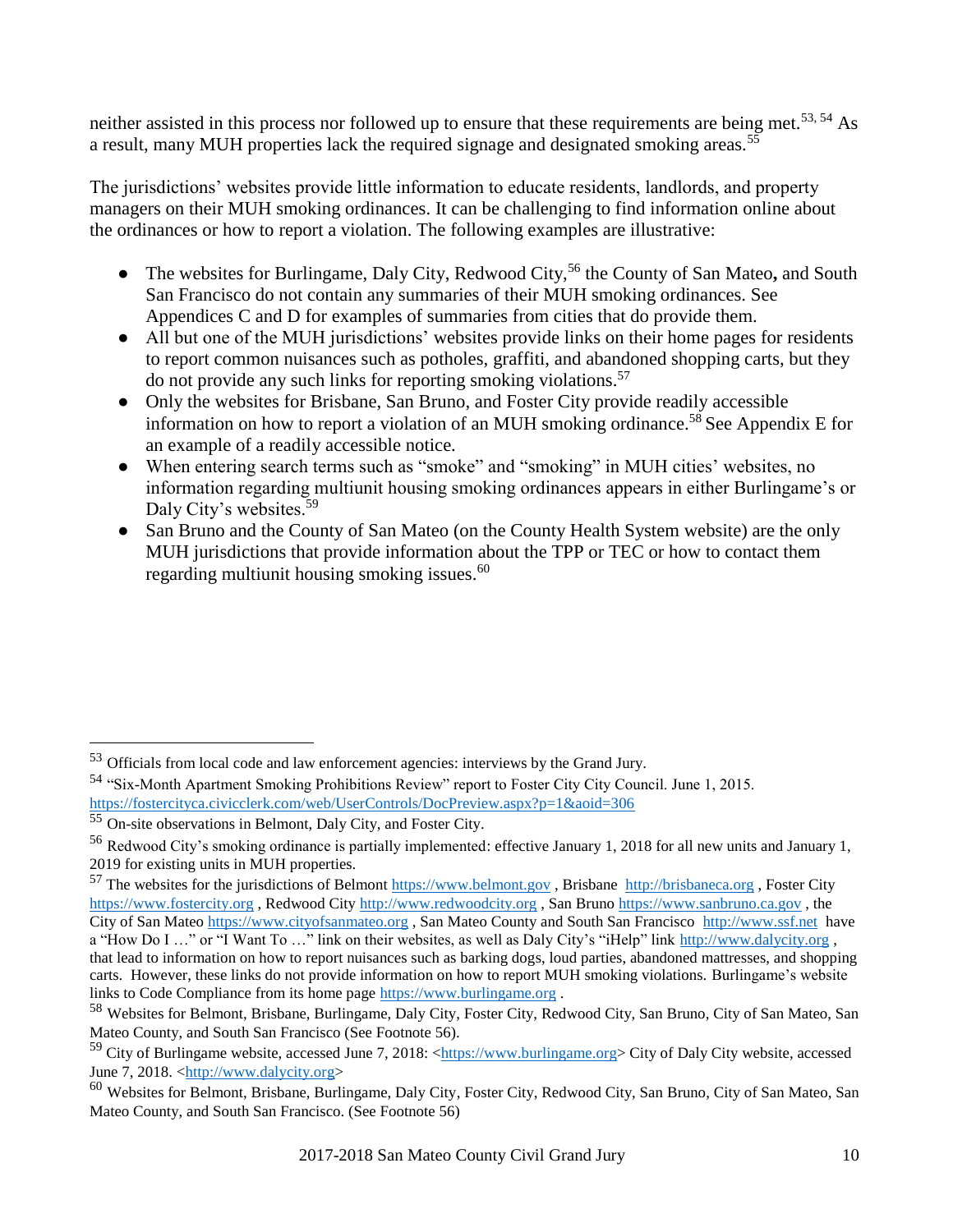The foregoing examples are summarized in Figure No. 1, below.

| <b>Jurisdiction</b>        | Search for<br>"Smoke/<br>Smoking"<br>yields<br>smoking<br>ordinance<br>information? | <b>Provides</b><br>summary<br>of smoking<br>ordinance? | <b>Provides</b><br>information<br>on how to<br>make<br>complaints<br>about MUH<br>smoking? | <b>Provides</b><br>links to<br>report<br>specific<br>nuisances<br>other than<br>smoking? | <b>Provides</b><br><b>TPP/TEC</b><br>info? |
|----------------------------|-------------------------------------------------------------------------------------|--------------------------------------------------------|--------------------------------------------------------------------------------------------|------------------------------------------------------------------------------------------|--------------------------------------------|
| <b>Belmont</b>             | Yes                                                                                 | Yes                                                    | N <sub>0</sub>                                                                             | Yes                                                                                      | N <sub>o</sub>                             |
| <b>Brisbane</b>            | Yes                                                                                 | Yes                                                    | Yes                                                                                        | Yes                                                                                      | Yes                                        |
| <b>Burlingame</b>          | N <sub>o</sub>                                                                      | N <sub>0</sub>                                         | N <sub>o</sub>                                                                             | N <sub>o</sub>                                                                           | N <sub>o</sub>                             |
| <b>Daly City</b>           | N <sub>o</sub>                                                                      | N <sub>0</sub>                                         | N <sub>o</sub>                                                                             | Yes                                                                                      | N <sub>o</sub>                             |
| <b>Foster City</b>         | Yes                                                                                 | Yes                                                    | Yes                                                                                        | Yes                                                                                      | N <sub>o</sub>                             |
| Redwood City <sup>61</sup> | Yes                                                                                 | N <sub>o</sub>                                         | N <sub>o</sub>                                                                             | Yes                                                                                      | N <sub>o</sub>                             |
| <b>San Bruno</b>           | Yes                                                                                 | Yes                                                    | Yes                                                                                        | Yes                                                                                      | Yes                                        |
| <b>City of San Mateo</b>   | Yes                                                                                 | Yes                                                    | N <sub>0</sub>                                                                             | Yes                                                                                      | No                                         |
| <b>South San Francisco</b> | Yes                                                                                 | N <sub>o</sub>                                         | N <sub>0</sub>                                                                             | Yes                                                                                      | N <sub>o</sub>                             |
| <b>County of San Mateo</b> | Yes                                                                                 | N <sub>0</sub>                                         | Yes                                                                                        | Yes                                                                                      | Yes                                        |

|  |  |  |  | Figure No. 1: Website Content of Jurisdictions with MUH Smoking Ordinances |
|--|--|--|--|----------------------------------------------------------------------------|
|  |  |  |  |                                                                            |

In addition to inadequate website information, Brisbane, Burlingame, Foster City, Redwood City, and San Bruno, the County of San Mateo, and South San Francisco do not require that their mandatory nosmoking signage contain a phone number for reporting violations. The City of San Mateo's ordinance does not require that no-smoking signage be posted. $62$ 

#### **Enforcement and Compliance**

 $\overline{a}$ 

Those jurisdictions with MUH smoking ordinances typically assign the responsibility for enforcement of the ordinances to either their law enforcement or code enforcement personnel. Such enforcement officers generally do not issue citations for first offense violations of MUH smoking ordinances. In fact, it is difficult for them to issue citations at all because they must (1) observe the violation in progress, (2) see other compelling evidence that a violation had occurred, or (3) have the alleged violator admit to law or code enforcement that he or she had been smoking in violation of the MUH smoking ordinance.<sup>63</sup>

Officers interviewed by the Grand Jury stated that most of the alleged MUH smokers they spoke with in response to a complaint said they were unfamiliar with the smoking ordinance restrictions. Because of this, the officers primarily seek to educate and warn those residents about the requirements of MUH

 $61$  Redwood City's smoking ordinance is partially implemented: effective January 1, 2018 for all new units and January 1, 2019 for existing units in MUH properties.

<sup>62</sup> Smoking Ordinances in San Mateo County jurisdictions. (See Footnote 8)

<sup>&</sup>lt;sup>63</sup> Officials from local code and law enforcement agencies: interviews by the Grand Jury.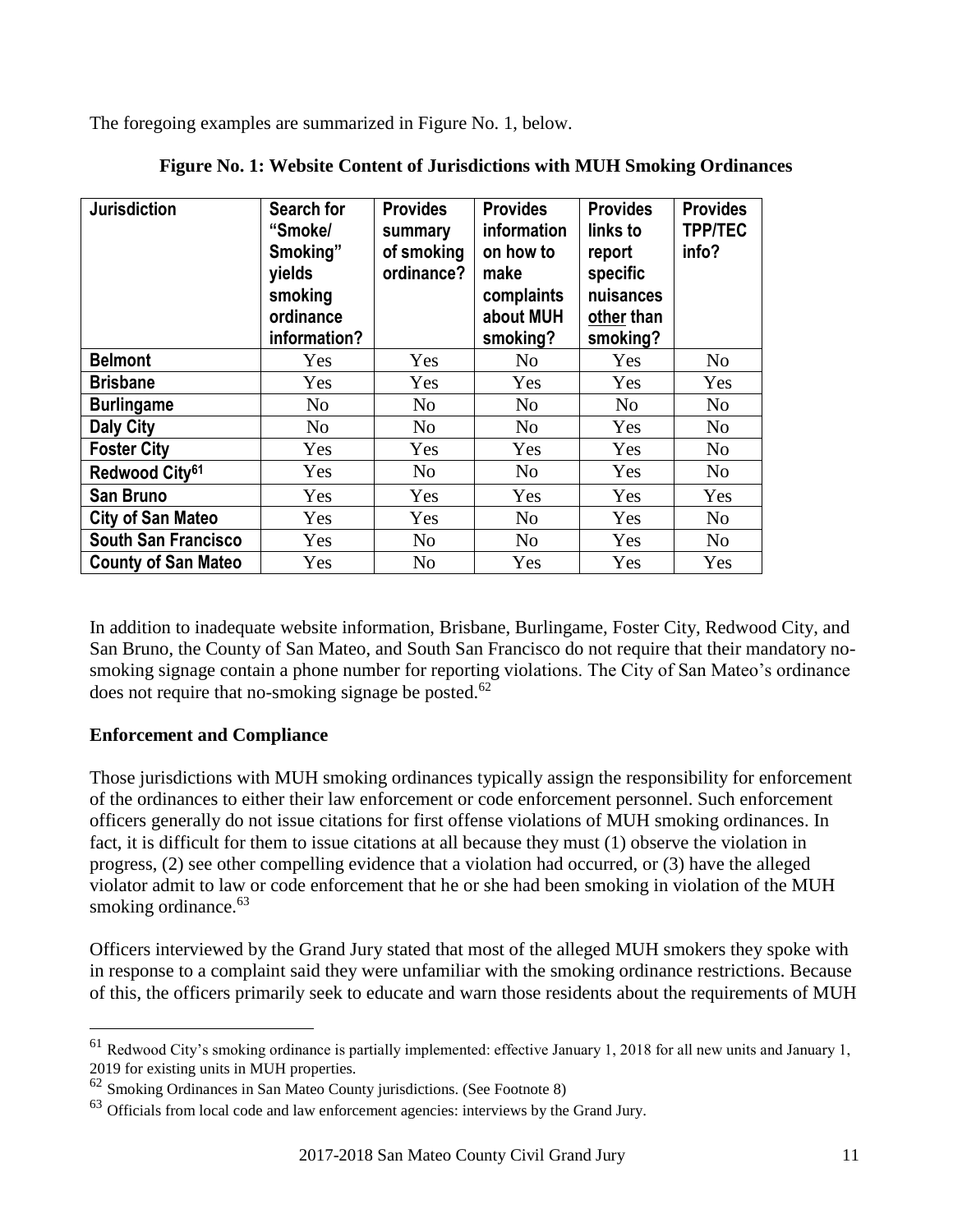smoking ordinances and potential enforcement.<sup>64</sup> In several jurisdictions, when the alleged smoking offender was not at home, officers would leave a letter, brochure, or door hanger, if their city has one, explaining the smoking ordinance requirements.<sup>65</sup> Complaints data reviewed by the Grand Jury indicates that very few individuals who were contacted by officers regarding alleged smoking ordinance violations were the subjects of subsequent complaints, suggesting that the officers' education approach was effective.<sup>66</sup>

According to enforcement officers interviewed by the Grand Jury, even if residents are aware of their rights, they may be reluctant to make complaints because of fear of retaliation from smoking neighbors or landlords.<sup>67</sup> While Belmont, Brisbane, Daly City, Redwood City, San Bruno, and the County of San Mateo's ordinances expressly prohibit retaliation, the MUH smoking ordinances for Burlingame, Foster City, the City of San Mateo, and South San Francisco do not.<sup>68</sup> The materials published by MUH jurisdictions also do not inform residents that they may complain anonymously about smoking violations. Vulnerable residents, such as undocumented immigrants, may fear that a complaint could result in disclosure, eviction, or deportation. 69

Local officials interviewed by the Grand Jury opined that enforcement of MUH smoking ordinances might be helped by the use of new smartphone applications (apps) that enable users to take a photo of nuisance code infractions in their jurisdictions, then submit it instantly to enforcement officers. Once received, officers can review the information and follow up with onsite visits. Such photographic evidence of a smoking violation in progress could be deemed the equivalent of an officer viewing the violation, thus allowing the officer to issue a citation to the smoker.<sup>70</sup>

At present, Burlingame, Foster City, Redwood City, San Bruno, the City of San Mateo, South San Francisco, and the County of San Mateo provide such apps (Access Burlingame, Foster City Access, myRWC, San Bruno Responds, mySanMateo,<sup>71</sup> Engage SSF,<sup>72</sup> and Report It! San Mateo County,<sup>73</sup> respectively). Officials in the City of San Mateo have used their app only to receive reports on illegal dumping and graffiti, but expressed enthusiasm about its potential to use photos as evidence of other violations including smoking.<sup>74</sup>

In the course of its investigation, the Grand Jury learned that certain multiunit properties generate a greater number of smoking complaints than others.<sup>75, 76</sup> Few jurisdictions with MUH smoking

 $\overline{a}$ 

<sup>&</sup>lt;sup>64</sup> Officials from local code and law enforcement agencies: interviews by the Grand Jury.

 $65$  Ibid.

<sup>66</sup> Ibid.

 $67$  Ibid.

<sup>68</sup> Smoking Ordinances in San Mateo County jurisdictions. (See Footnote 8)

 $69$  Officials from local code and law enforcement agencies: interviews by the Grand Jury.

<sup>70</sup> Officials from local code and law enforcement agencies: interviews by the Grand Jury.

 $71$  Officials in the City of San Mateo: interview by the Grand Jury.

<sup>72</sup> Official in South San Francisco: interview by the Grand Jury.

<sup>&</sup>lt;sup>73</sup> Search results for phone applications for all MUH smoking ordinance jurisdictions in San Mateo County.

<sup>74</sup> Officials in City of San Mateo: interview by the Grand Jury.

<sup>&</sup>lt;sup>75</sup> Officials from local code and law enforcement agencies: interviews by the Grand Jury.

<sup>&</sup>lt;sup>76</sup> Data on complaints of smoking in MUH submitted to the Grand Jury by officials from local code and law enforcement agencies.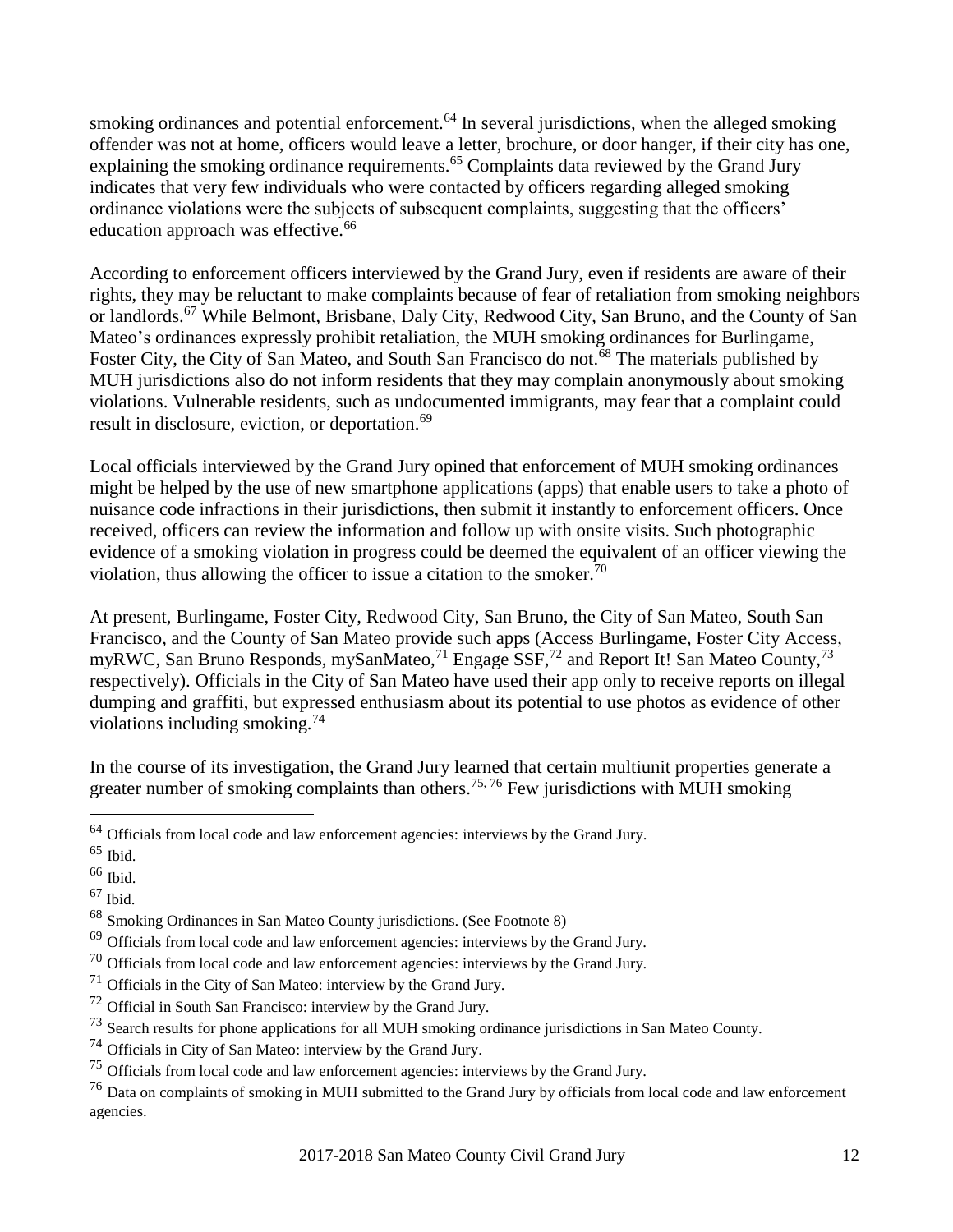ordinances review the data they have in order to identify particular properties where multiple smoking ordinance violations are being reported. In addition, enforcement officers rarely follow up with landlords/property managers at MUH properties where smoking complaints have been received to inform them of the reported violations. Even in jurisdictions where smoking complaints data may be available, the information is not routinely shared with the TPP or TEC.<sup>77</sup> Improvements in complaints data collection, analysis, and sharing could help increase compliance with the ordinances, evaluate trends in smoking complaints, and ultimately protect MUH residents as these laws intended.

In addition to reporting a violation of multiunit housing smoking ordinances to enforcement officers, residents who are exposed to secondhand smoke have several other options:

- Talking to the smoker
- Addressing the issue with the landlord
- Contacting the TPP's smoking hotline (650) 573-3777<sup>78</sup>
- Taking independent legal action based on a "nuisance" claim<sup>79</sup>

# **TPP and TEC Roles**

 $\overline{a}$ 

With an increase in funding allocated by the California Department of Public Health's Tobacco Control Program from \$150,000 in FY 2016-2017 to \$784,000 in FY 2017-2018, the Tobacco Prevention Program and Tobacco Education Coalition (through increased TPP funding) will have the resources to significantly increase their activities in support of smoke-free multiunit housing.

In addition to the areas of expansion already identified by the TPP (See Background) the TPP could also use these funds to improve the content of its web pages. At present, the TPP web pages provide guidance for tenants and landlords seeking to eliminate exposure to secondhand smoke. However, they do not:

- Summarize a resident's rights and obligations under the relevant MUH ordinance
- Provide links to MUH jurisdictions' smoking ordinances
- Advise multiunit housing residents how to complain about violations of their specific jurisdiction's MUH smoking ordinance

With its additional funding, the TPP could provide the above-referenced information and links for residents in jurisdictions with MUH smoking ordinances. In addition, the TPP could devote more resources to obtaining complaints data from jurisdictions that have MUH smoking ordinances in order to consolidate that information across the county, develop trend information, and assist jurisdictions in analyzing it. To date the TPP has reported only limited success in obtaining such data from jurisdictions.<sup>80</sup>

 $77$  Officials from local code and law enforcement agencies: interviews by the Grand Jury.

<sup>78</sup> "Smoke-Free Housing" County of San Mateo Health System website, accessed June 7, 2018. <https://www.smchealth.org/driftingsmoke> .

<sup>&</sup>lt;sup>79 "</sup>Legal Options for Tenants Suffering from Drifting Tobacco Smoke" Tobacco Free CA website, accessed June 7, 2018. < [http://tobaccofreeca.com/wp-content/uploads/2017/11/G-Legal-Options\\_Smokefree-Support-for-Residenets\\_Making-](http://tobaccofreeca.com/wp-content/uploads/2017/11/G-Legal-Options_Smokefree-Support-for-Residenets_Making-Smokefree-Laws-Work_Disability-Factsheet.pdf)[Smokefree-Laws-Work\\_Disability-Factsheet.pdf>](http://tobaccofreeca.com/wp-content/uploads/2017/11/G-Legal-Options_Smokefree-Support-for-Residenets_Making-Smokefree-Laws-Work_Disability-Factsheet.pdf)

 $80$  Official of the San Mateo County Health System: interview by the Grand Jury.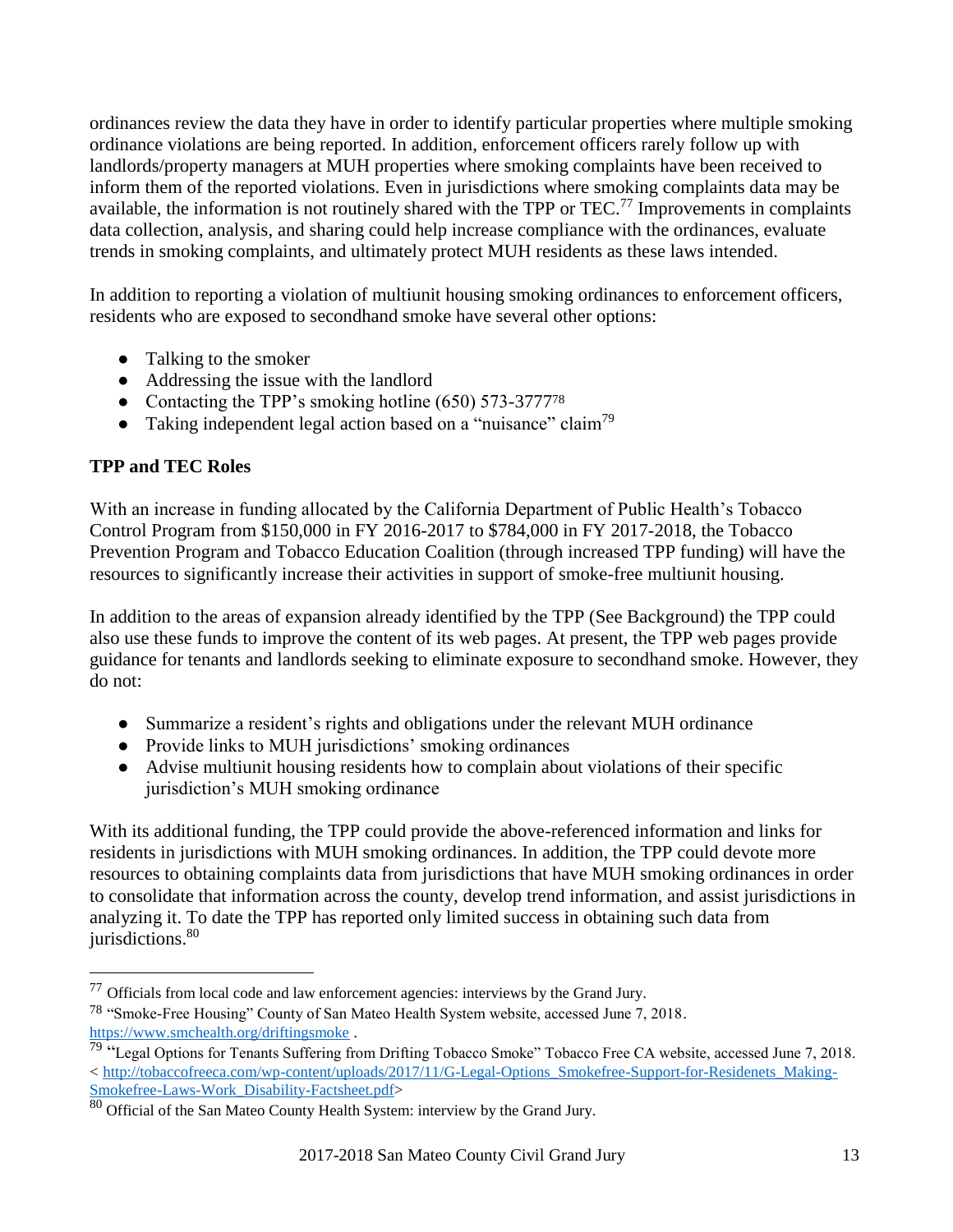## <span id="page-16-0"></span>**[CONCLUSION](#page-3-0)**

Undoubtedly, progress has been made through these ordinances to protect MUH residents by giving them clear, legal rights to seek protection from the dangers of secondhand smoke exposure. At present, the County and eight of its twenty cities have passed MUH smoking ordinances covering 82 percent of the county's multiunit households.

However, it is difficult to determine the impact that MUH smoking ordinances have made because the TPP, which could consolidate complaints data across the jurisdictions and look for trend information, has reported only limited success in obtaining such data from jurisdictions. Further, not all jurisdictions with MUH smoking ordinances interviewed by the Grand Jury systematically compile complaints data. As a result, decisions on how best to increase compliance with and enforce the ordinances can be difficult to make.

The Tobacco Prevention Program and Tobacco Education Coalition can support compliance by providing signage with a phone number to report violations and reaching out to residents to explain their rights and obligations under the ordinances, as well as assisting jurisdictions with efforts to analyze complaints data.

#### **[FINDINGS](#page-3-0)**

 $\overline{a}$ 

**F1:** Since 1967, exposure to secondhand smoke has killed approximately 2.5 million nonsmokers of all ages in the United States.

**F2**: Enforcement officers report that their primary focus when responding to MUH smoking violation complaints is to educate alleged smokers regarding the requirements of the smoking ordinances, and that most alleged smokers report being unfamiliar with the requirements of the ordinance.

**F3:** The Belmont, Brisbane, Daly City, Redwood City, San Bruno, and the County of San Mateo MUH smoking ordinances expressly prohibit retaliation against individuals who report a violation; however, the MUH smoking ordinances for Burlingame, Foster City, the City of San Mateo, and South San Francisco do not.

**F4:** Searches for "smoking" or "smoke" using the website search tool for Burlingame and Daly City<sup>81</sup> do not yield any information regarding their MUH smoking ordinances, whereas the search tools for each of the other jurisdictions with MUH smoking ordinances do. (See Website Content Table below, column F4.)

<sup>&</sup>lt;sup>81</sup> City of Burlingame website, accessed June 7, 2018. < $\frac{http://burlingame.org>}{http://burlingame.org>}$  City of Daly City website, accessed June 7, 2018. [<http://www.dalycity.org>](http://www.dalycity.org/)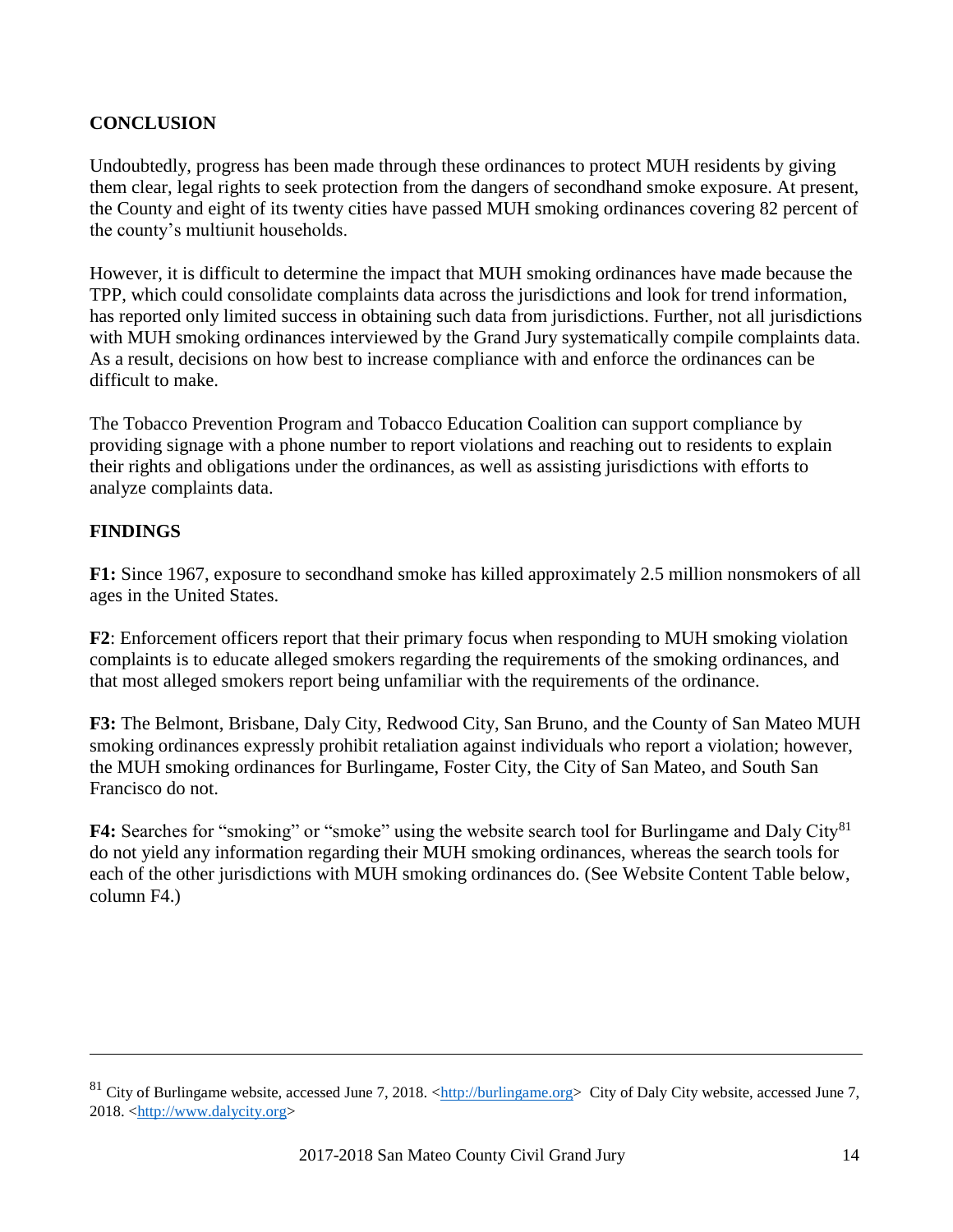F5: The websites for Burlingame, Daly City, Redwood City,<sup>82</sup> the County of San Mateo, and South San Francisco do not contain summaries of their MUH smoking ordinances. The websites for each of the other jurisdictions with MUH smoking ordinances do. (See Website Content Table below, column F5.)

F6: The websites for Belmont, Burlingame, Daly City, Redwood City,<sup>83</sup> the City of San Mateo, and South San Francisco do not provide specific information on how to make complaints regarding MUH smoking violations. The websites for each of the other jurisdictions with MUH smoking ordinances do. (See Website Content Table below, column F6.)

**F7:** The websites for the cities of Belmont, Brisbane, Foster City, Redwood City, <sup>84</sup> San Bruno, San Mateo, and South San Francisco, as well as the County's Health System website (for unincorporated San Mateo County) have links on their home pages that lead to information on how to report specific types of nuisances such as barking dogs, loud parties, abandoned mattresses, and shopping carts. However, these links do not provide information on how to report MUH smoking violations. Burlingame's website links to Code Compliance from its home page.<sup>85</sup> (See Website Content Table below, column F7.)

**F8:** The websites for Brisbane, San Bruno, and the County of San Mateo (on the County Health System website) provide information about the TPP or TEC or how to contact them regarding an MUH smoking issue. The websites for the other MUH jurisdictions do not. (See Website Content Table below, column F8.)

 $\overline{a}$ 

 $82$  Redwood City's smoking ordinance is partially implemented: effective January 1, 2018 for all new units and January 1, 2019 for existing units in MUH properties.

<sup>83</sup> Redwood City's smoking ordinance is partially implemented: effective January 1, 2018 for all new units and January 1, 2019 for existing units in MUH properties.

<sup>84</sup> Ibid.

 $85 <$  https://www.belmont.gov>  $\leq$  [http://brisbaneca.org>](http://brisbaneca.org/)  $\leq$  [https://www.burlingame.org>](https://www.burlingame.org/)  $\leq$ https://www.fostercity.org>  $\leq$ http://www.redwoodcity.org>  $\leq$  [https://www.sanbruno.ca.gov>](https://www.sanbruno.ca.gov/)  $\leq$  [https://www.cityofsanmateo.org>](https://www.cityofsanmateo.org/)  $\leq$ http://www.ssf.net> [<http://www.dalycity.org>](http://www.dalycity.org/)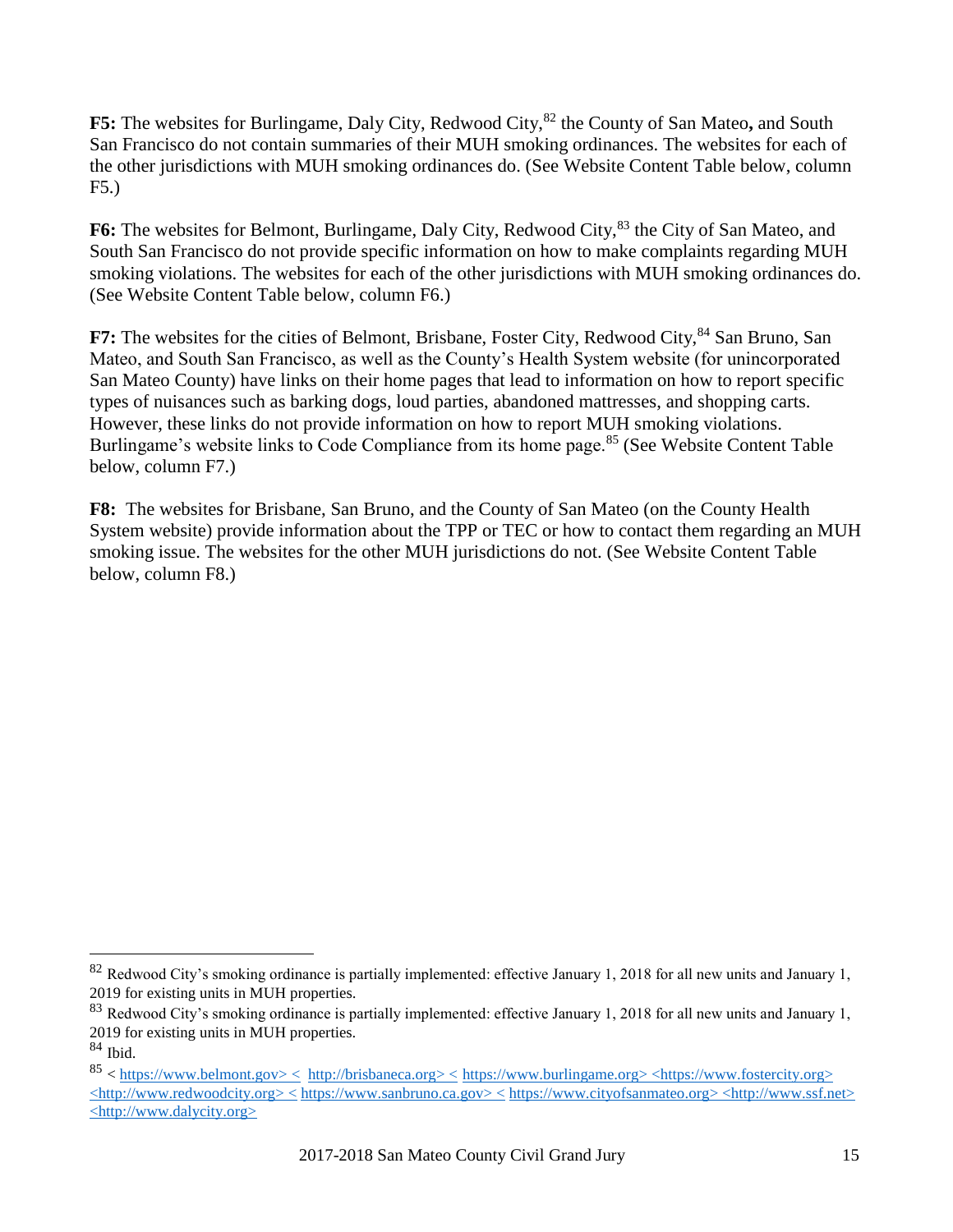| <b>Jurisdiction</b>        | F4.<br>Search for<br>"Smoke/<br>Smoking"<br>yields<br>smoking<br>ordinance<br>information? | F <sub>5</sub> .<br><b>Provides</b><br>summary of<br>smoking<br>ordinance? | F6.<br><b>Provides</b><br>information<br>on how to<br>make<br>complaints<br>about MUH<br>smoking? | F7.<br><b>Provides</b><br>links to<br>report<br>specific<br>nuisances<br>other than<br>smoking? | F8.<br><b>Provides</b><br><b>TPP/TEC</b><br>info? |
|----------------------------|--------------------------------------------------------------------------------------------|----------------------------------------------------------------------------|---------------------------------------------------------------------------------------------------|-------------------------------------------------------------------------------------------------|---------------------------------------------------|
| <b>Belmont</b>             | <b>Yes</b>                                                                                 | Yes                                                                        | No                                                                                                | Yes                                                                                             | No                                                |
| <b>Brisbane</b>            | Yes                                                                                        | Yes                                                                        | Yes                                                                                               | Yes                                                                                             | Yes                                               |
| <b>Burlingame</b>          | No                                                                                         | N <sub>o</sub>                                                             | No                                                                                                | N <sub>o</sub>                                                                                  | No                                                |
| <b>Daly City</b>           | N <sub>o</sub>                                                                             | N <sub>o</sub>                                                             | N <sub>o</sub>                                                                                    | Yes                                                                                             | No                                                |
| <b>Foster City</b>         | Yes                                                                                        | Yes                                                                        | Yes                                                                                               | Yes                                                                                             | N <sub>o</sub>                                    |
| Redwood City <sup>86</sup> | Yes                                                                                        | N <sub>o</sub>                                                             | No                                                                                                | Yes                                                                                             | No                                                |
| <b>San Bruno</b>           | Yes                                                                                        | Yes                                                                        | Yes                                                                                               | Yes                                                                                             | Yes                                               |
| <b>City of San Mateo</b>   | Yes                                                                                        | Yes                                                                        | N <sub>o</sub>                                                                                    | Yes                                                                                             | N <sub>o</sub>                                    |
| <b>South San Francisco</b> | Yes                                                                                        | N <sub>o</sub>                                                             | N <sub>o</sub>                                                                                    | Yes                                                                                             | No                                                |
| <b>County of San Mateo</b> | Yes                                                                                        | N <sub>o</sub>                                                             | Yes                                                                                               | Yes                                                                                             | Yes                                               |

#### **Website Content of Jurisdictions with MUH Smoking Ordinances**

**F9:** In all MUH jurisdictions, the issuance of citations for violations of MUH smoking ordinances is limited by the need to (1) observe the violation in progress, (2) see other compelling evidence that a violation had occurred, or (3) have the alleged violator admit to law or code enforcement that he or she had been smoking in violation of the MUH smoking ordinance.

**F10:** The towns/cities of Colma, East Palo Alto, Half Moon Bay, Menlo Park, Millbrae, Pacifica, Portola Valley, and San Carlos do not have smoking ordinances that restrict smoking in their multiunit residences, except in some common areas. Atherton, Hillsborough, and Woodside have no multiunit housing.

**F11:** The MUH smoking ordinances for the cities of Brisbane, Burlingame, Daly City, and the County of San Mateo for its unincorporated areas do not prohibit smoking medical marijuana in multiunit housing.

**F12.** The TPP web pages do not include the following information: (a) a summary of residents' rights and obligations under the MUH smoking ordinances in their jurisdictions, (b) links to each jurisdiction's MUH smoking ordinance, and (c) information on how residents of multiunit housing can report violations of MUH smoking ordinances in their specific jurisdictions.

**F13:** TPP reported limited success in obtaining MUH smoking complaints data from jurisdictions, making it difficult to assess the efficacy of MUH ordinances and develop trend information.

 $\overline{a}$ 

<sup>86</sup> Redwood City's smoking ordinance is partially implemented: effective January 1, 2018 for all new units and January 1, 2019 for existing units in MUH properties.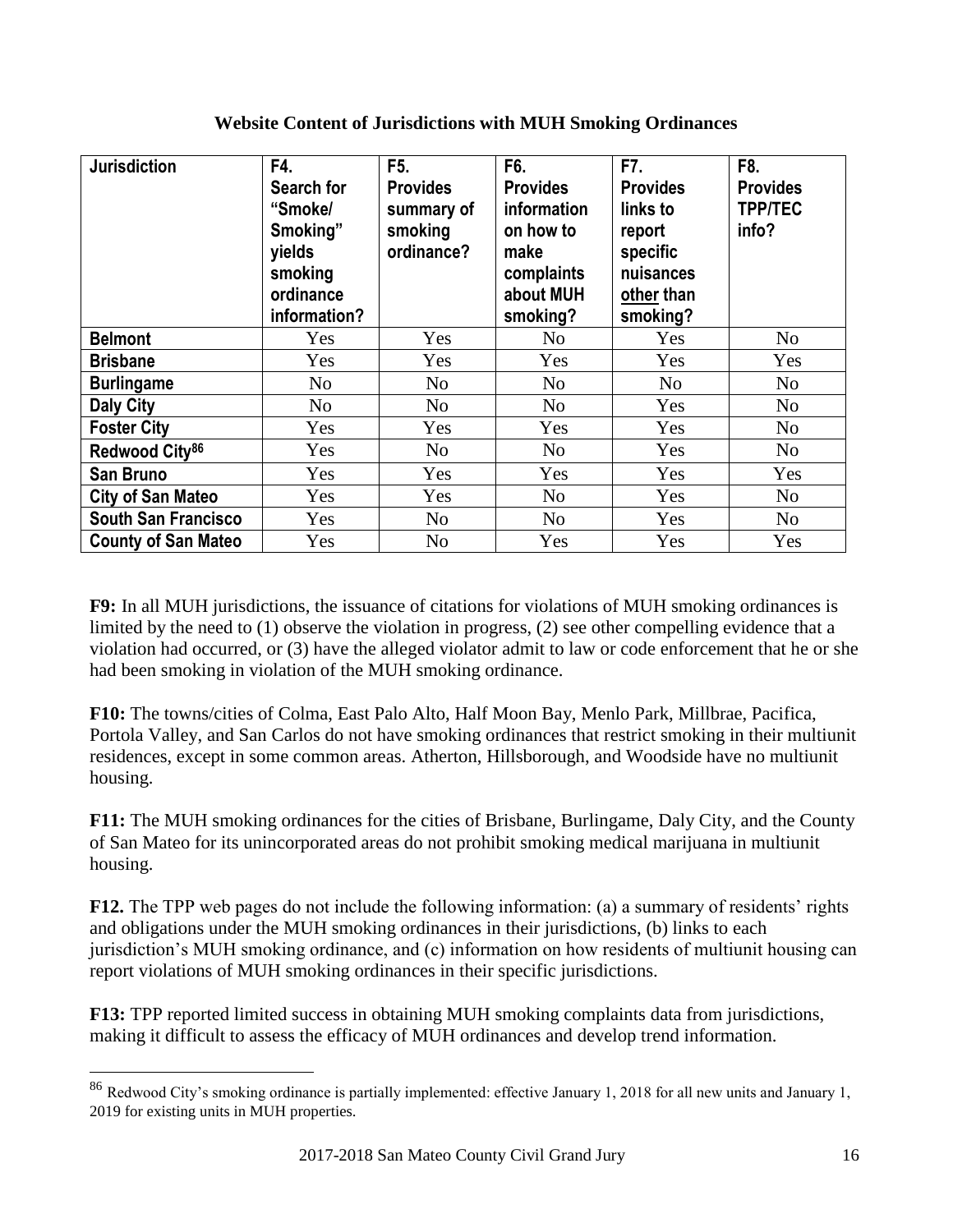<span id="page-19-0"></span>**F14:** The funding allocation from the California Department of Public Health's Tobacco Control Program for TPP increased from \$150,000 in FY 2016-2017 to \$784,000 in FY-2017-2018.

# **[RECOMMENDATIONS](#page-3-0)**

**R1**: Each jurisdiction with an MUH smoking ordinance (Belmont, Brisbane, Burlingame, Daly City, Foster City, Redwood City, San Bruno, City of San Mateo, South San Francisco and the County of San Mateo for its unincorporated areas) should improve their educational outreach to residents regarding such ordinances, including at a minimum each of the following, by no later than March 31, 2019:

- Publishing summaries of residents' rights and obligations under their MUH smoking ordinances, including on their websites
- Publishing information on how to report violations of MUH smoking ordinances, including on their websites
- Informing residents that they can report violations of MUH smoking ordinances anonymously
- Informing residents, including on their websites, that it is unlawful for any landlord or other person to take any retaliatory action against them for having reported a violation of an MUH smoking ordinance
- Ensuring that information about reporting MUH smoking ordinance violations is just as readily accessible on their websites as information about other forms of nuisance
- Ensuring that, upon typing the word "smoking," or the like in the search features of their websites, users are directed to all information about the jurisdiction's MUH smoking ordinance and related complaints process

**R2:** The cities of Burlingame, Foster City, San Mateo, and South San Francisco should amend their MUH smoking ordinances, by no later than December 31, 2018, to prohibit retaliation against individuals who report violations of the MUH smoking ordinances.

**R3:** The cities of Brisbane, Burlingame, Daly City, and the County of San Mateo for its unincorporated areas should amend their MUH smoking ordinances, by no later than December 31, 2018, to prohibit smoking medical marijuana in multiunit housing.

**R4:** Each jurisdiction with an MUH smoking ordinance (Belmont, Brisbane, Burlingame, Daly City, Foster City, Redwood City, San Bruno, City of San Mateo, South San Francisco, and the County of San Mateo for its unincorporated areas) should, by June 30, 2019, evaluate ways to improve its collection and retrieval of complaints of MUH smoking violations so that:

- Information regarding each complaint of an MUH smoking ordinance violation, and the response to it (complaints data) is recorded in a searchable electronic database
- The jurisdiction can evaluate trends in the complaints data and the efficacy of the MUH smoking ordinance

**R5:** Each jurisdiction with an MUH smoking ordinance should, by December 31, 2018, make their complaints data (with names of alleged violators deleted) available to the TPP and TEC on at least an annual basis.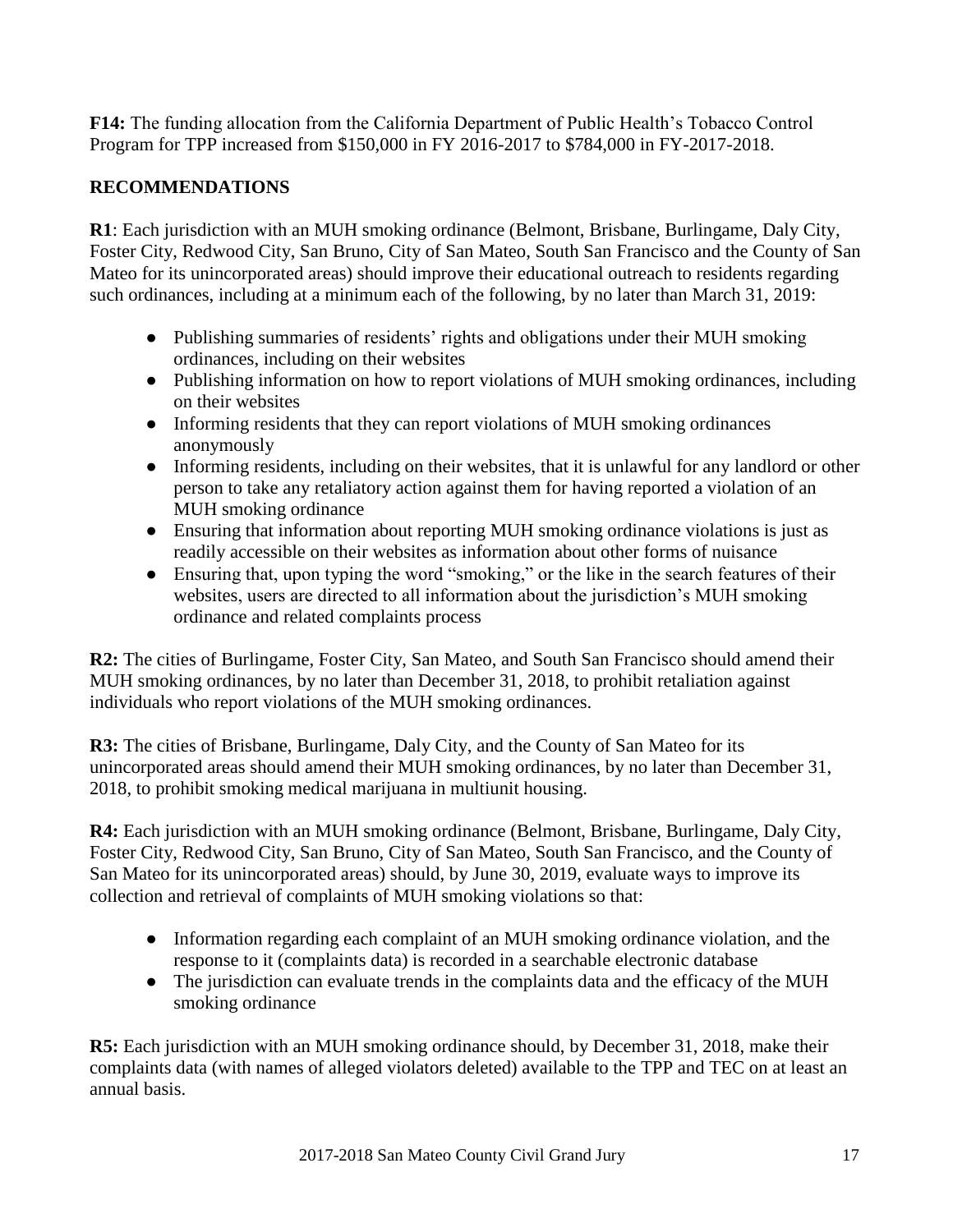<span id="page-20-0"></span>**R6:** Each jurisdiction with an MUH smoking ordinance should, by December 31, 2018, conduct a review of current methods used by the public to report MUH smoking violations and possible improvements (including online reporting on their websites and use of mobile phone apps) to ensure ease of reporting.

**R7:** The towns/cities of Colma, East Palo Alto, Half Moon Bay, Menlo Park, Millbrae, Pacifica, Portola Valley, and San Carlos should, by December 31, 2018, hold public hearings to evaluate issues and hear residents' views on restricting smoking in multiunit housing in their jurisdictions.

**R8:** TPP and TEC should update their web pages by March 31, 2019, to include the following:

- Links to MUH jurisdictions' smoking ordinances and their summaries/FAQs
- Information on how to report violations of MUH smoking ordinances in each applicable jurisdiction

# **[REQUEST FOR RESPONSES](#page-3-0)**

Pursuant to Penal Code Section 933.05, the Grand Jury requests responses from the City Councils and Board of Supervisors, as applicable, of the following:

- Each of the City of Belmont, the City of Brisbane, the City of Burlingame, the City of Daly City, the City of Foster City, the City of Redwood City, the City of San Bruno, City of San Mateo, the City of South San Francisco, and San Mateo County Board of Supervisors to respond to: R4, R5, and R6.
- Each of the City of Burlingame, City of Foster City, City of San Mateo, and City South San Francisco to respond to R2.
- Each of the City of Brisbane, City of Burlingame, City of Daly City, and the County of San Mateo to respond to R3.
- Each of the Town of Colma, City of East Palo Alto, City of Half Moon Bay, City of Menlo Park, City of Millbrae, City of Pacifica, Town of Portola Valley, and City of San Carlos to respond to R7.
- The San Mateo County Board of Supervisors to respond to R8.

The governing bodies indicated above should be aware that the comments or responses of the governing body must be conducted subject to the notice, agenda, and open meeting requirements of the Brown Act.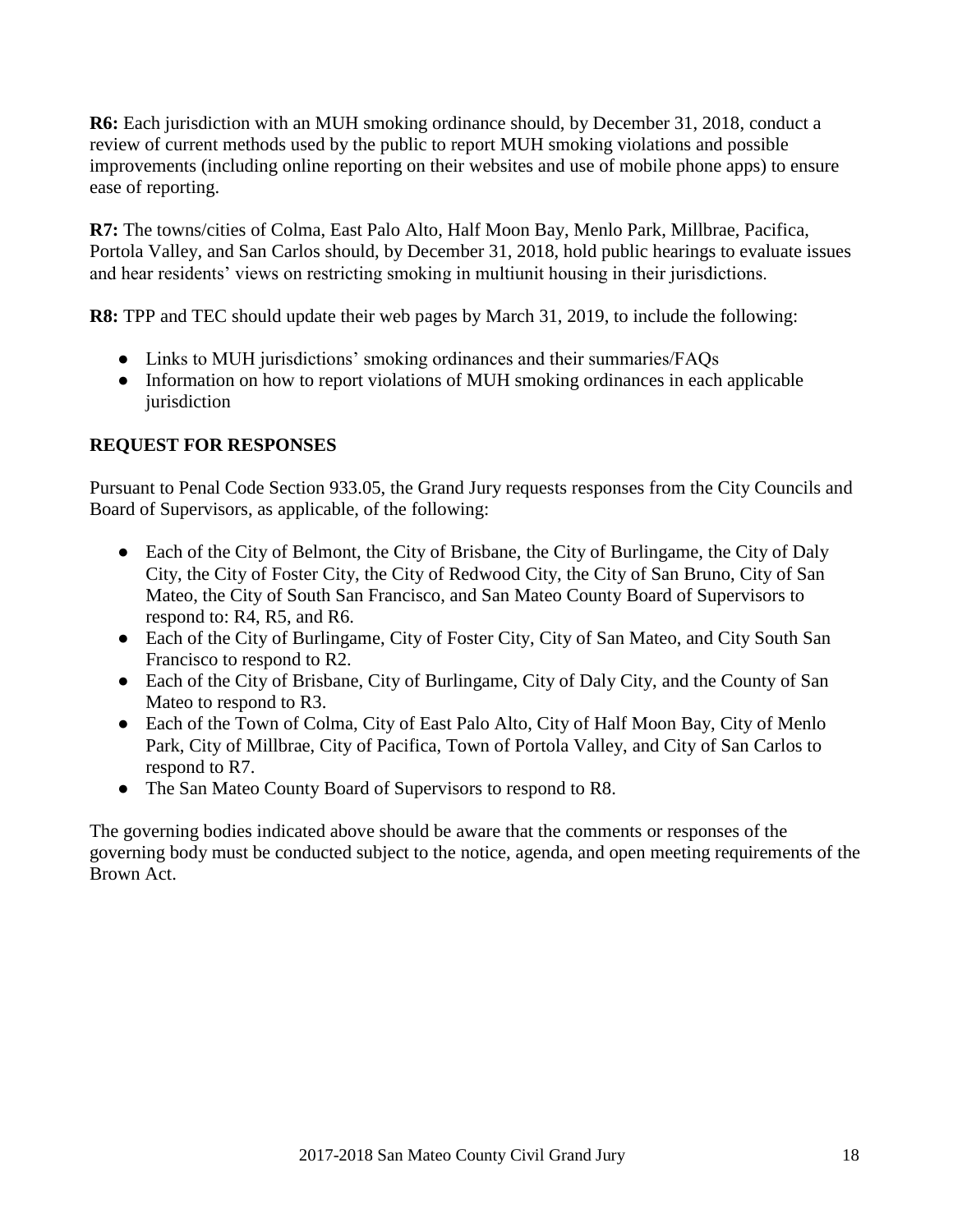### <span id="page-21-0"></span>**[METHODOLOGY](#page-3-0)**

The Grand Jury reviewed health studies, scientific papers, government fact sheets and reports, national, state, county, and city statistics, smoking ordinances of cities in San Mateo County, data on smoking violations collected by city code and law enforcement officials, by-laws and other documents pertaining to the County's Tobacco Prevention Program and Tobacco Education Coalition, state laws covering smoking, and materials from the following organizations: California Apartment Association, Executive Council of Homeowners, Breathe California, Tobacco Free CA, ChangeLab Solutions, American Lung Association, and Americans for Nonsmokers' Rights.

The Grand Jury interviewed officials in the following cities:

Belmont Brisbane Daly City Foster City San Mateo South San Francisco

In addition, the Grand Jury interviewed representatives of San Mateo County Health System, as well as the nonprofit California Apartment Association.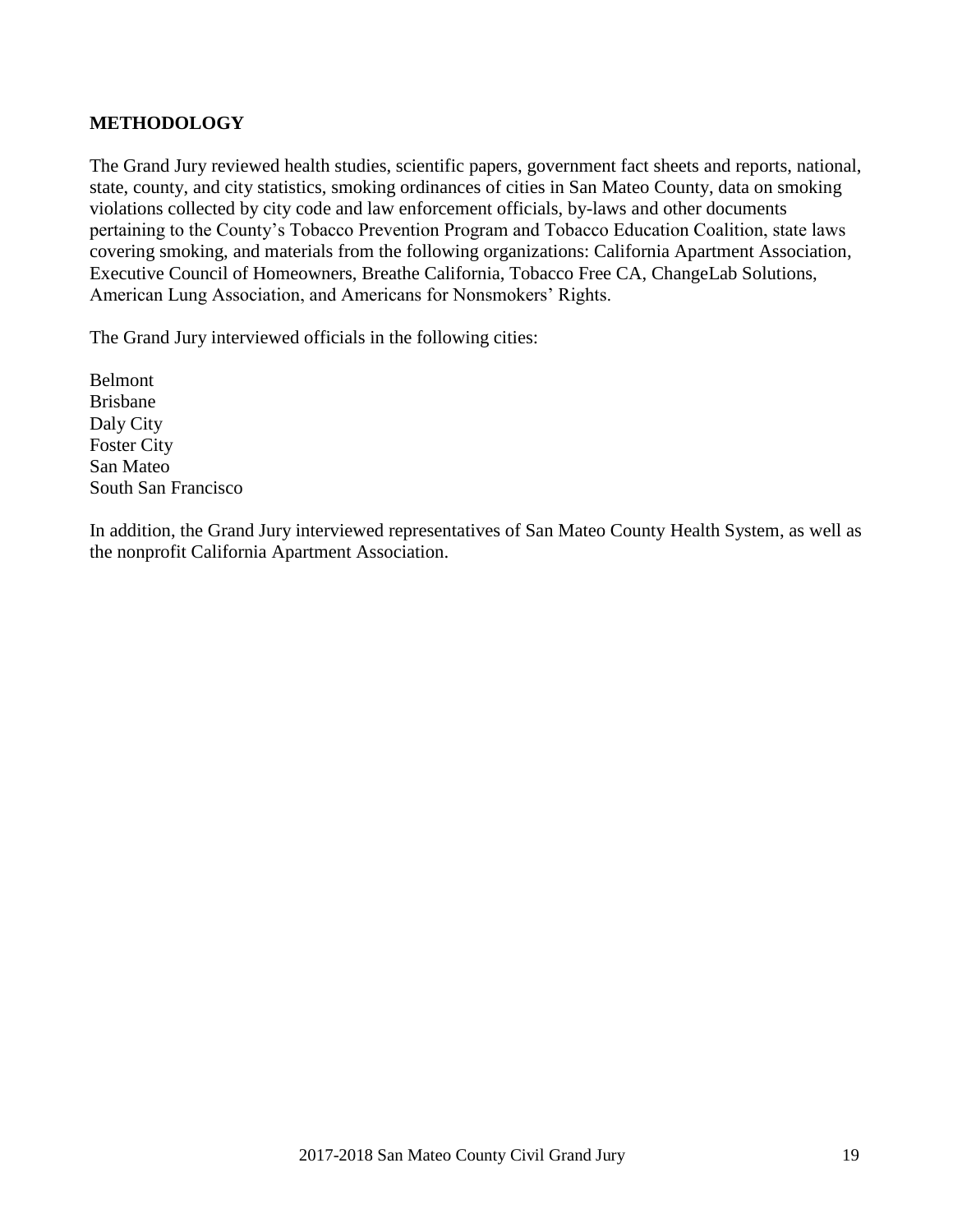## <span id="page-22-0"></span>**[BIBLIOGRAPHY](#page-3-0)**

21 Elements website. "Key Housing Trends in San Mateo County: A report by 21 Elements 2014." Accessed June 6, 2018. [<http://www.21elements.com/Housing-Needs-and-Demographics/View](http://www.21elements.com/Housing-Needs-and-Demographics/View-category.html)[category.html>](http://www.21elements.com/Housing-Needs-and-Demographics/View-category.html)

American Lung Association website. "Health Effects of Secondhand Smoke." Accessed June 6, 2018. <http://www.lung.org/stop-smoking/smoking-facts/health-effects-of-secondhand-smoke.html>

American Nonsmokers' Rights Foundation website. "Fact Sheet. Secondhand Marijuana Smoke." Accessed June 6, 2018.<https://no-smoke.org/secondhand-marijuana-smoke-fact-sheet/>

California Apartment Association website. "Policy Statements. Policy Statement 12: Smoke-Free Housing Choice." Accessed June 6, 2018. [https://caanet.org/app/uploads/2015/01/CAA\\_Policy\\_Statements\\_2013-with-TOC.pdf](https://caanet.org/app/uploads/2015/01/CAA_Policy_Statements_2013-with-TOC.pdf)

California Department of Public Health. "California Facts and Figures 2016, Over 25 Years of Tobacco Control in California, California Tobacco Control Program. September 2016." Accessed June 6, 2018. [http://tobaccofreeca.com/wp-content/uploads/2016/10/2016-California-Tobacco-Facts-](http://tobaccofreeca.com/wp-content/uploads/2016/10/2016-California-Tobacco-Facts-Figures.pdf)[Figures.pdf](http://tobaccofreeca.com/wp-content/uploads/2016/10/2016-California-Tobacco-Facts-Figures.pdf)

California Department of Public Health website. "Marijuana and Tobacco Use, Marijuana: The Basics." Accessed June 6, 2018. [https://www.cdph.ca.gov/Programs/CCDPHP/DCDIC/CTCB/CDPH%20Document%20Library/Resear](https://www.cdph.ca.gov/Programs/CCDPHP/DCDIC/CTCB/CDPH%20Document%20Library/ResearchandEvaluation/FactsandFigures/MJAndTobaccoUseFac%20Sheet-CDPH-CTCP-5-2017.pdf) [chandEvaluation/FactsandFigures/MJAndTobaccoUseFac%20Sheet-CDPH-CTCP-5-2017.pdf](https://www.cdph.ca.gov/Programs/CCDPHP/DCDIC/CTCB/CDPH%20Document%20Library/ResearchandEvaluation/FactsandFigures/MJAndTobaccoUseFac%20Sheet-CDPH-CTCP-5-2017.pdf)

California Legislative Information website. "AB-7 Smoking in the Workplace. (2015-2016)." Accessed June 6, 2018. [http://leginfo.legislature.ca.gov/faces/billCompareClient.xhtml?bill\\_id=201520162AB7](http://leginfo.legislature.ca.gov/faces/billCompareClient.xhtml?bill_id=201520162AB7)

Centers for Disease Control and Prevention website. "CDC Vital Signs. Secondhand Smoke: An Unequal Danger. February 2015." Accessed June 6, 2018. [https://www.cdc.gov/vitalsigns/pdf/2015-](https://www.cdc.gov/vitalsigns/pdf/2015-02-vitalsigns.pdf) [02-vitalsigns.pdf](https://www.cdc.gov/vitalsigns/pdf/2015-02-vitalsigns.pdf) 

Centers for Disease Control and Prevention website. "Secondhand Smoke Facts." Accessed June 6, 2018.

[https://www.cdc.gov/tobacco/data\\_statistics/fact\\_sheets/secondhand\\_smoke/general\\_facts/index.htm](https://www.cdc.gov/tobacco/data_statistics/fact_sheets/secondhand_smoke/general_facts/index.htm) 

Centers for Disease Control and Prevention website. Ventilation Does Not Effectively Protect Nonsmokers From Secondhand Smoke. Accessed June 6, 2018. <https://www.cdc.gov/tobacco/data\_statistics/fact\_sheets/secondhand\_smoke/protection/ventilation/in dex.htm >

ChangeLab Solutions website. "Creating Smokefree Housing. A Model California Ordinance and Checklist."<http://changelabsolutions.org/publications/model-ord-smokefree-housing>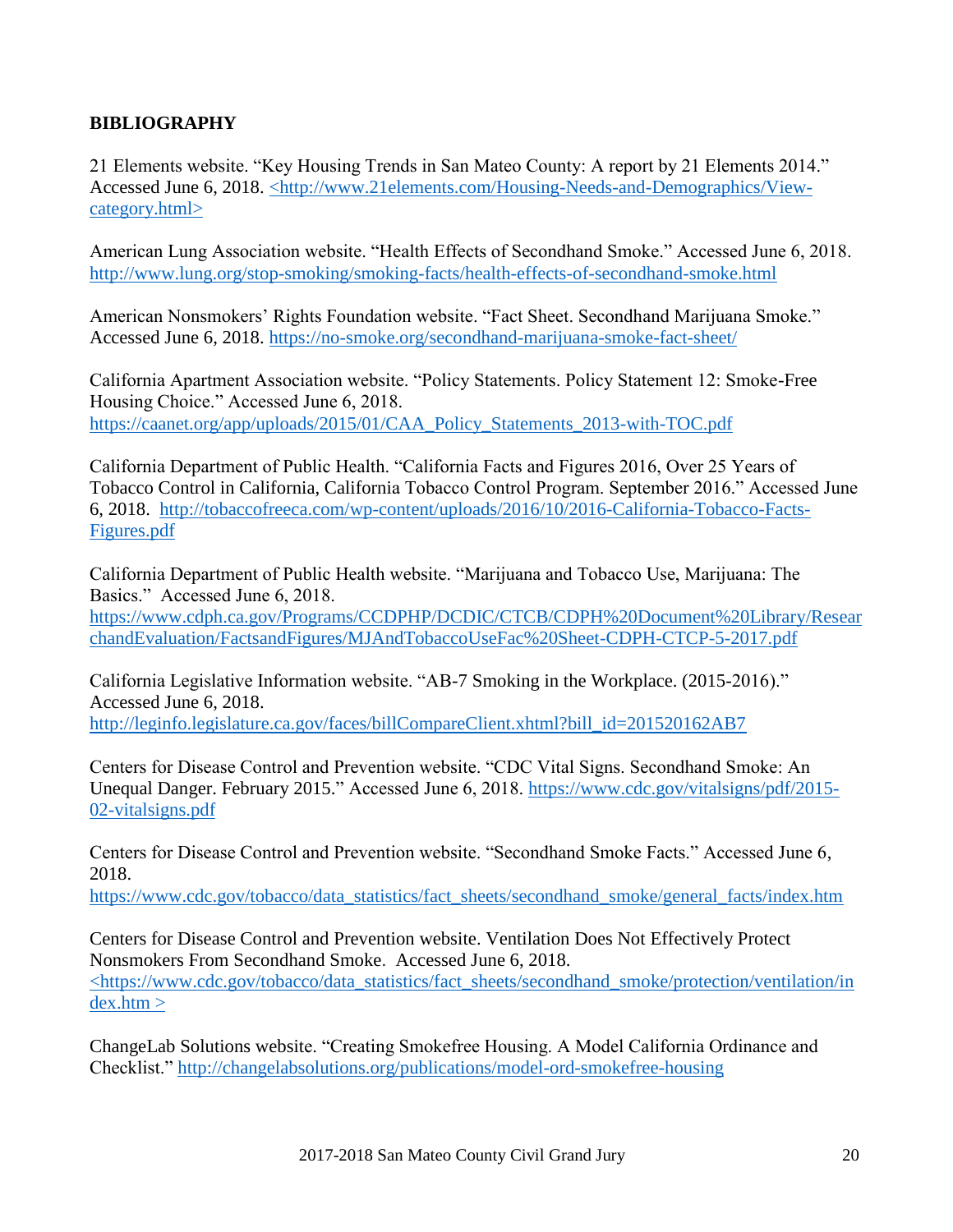Chen, Serena. *Belmont Case Study: Belmont, CA Secondhand Smoke/Multi-Unit Housing Ordinance. American Lung Association in California and Bay Area Smokefree Housing Project.* Accessed June 7, 2018.

[https://www.myctb.org/wst/healthylawrence/livewell/TobaccoFreeLiving/American%20Lung%20Ass](https://www.myctb.org/wst/healthylawrence/livewell/TobaccoFreeLiving/American%20Lung%20Association%20Advocates%20Toolbox/Module-3/Belmont-Case-Study.pdf) [ociation%20Advocates%20Toolbox/Module-3/Belmont-Case-Study.pdf](https://www.myctb.org/wst/healthylawrence/livewell/TobaccoFreeLiving/American%20Lung%20Association%20Advocates%20Toolbox/Module-3/Belmont-Case-Study.pdf)

Clark, Zachary, "Half Moon Bay to adopt smoking restrictions," *San Mateo Daily Journal*, Thursday, May 17, 2018. [https://www.smdailyjournal.com/news/local/half-moon-bay-to-adopt-smoking](https://www.smdailyjournal.com/news/local/half-moon-bay-to-adopt-smoking-restrictions/article_948a18f0-598a-11e8-a4d4-270086bc37e4.html)[restrictions/article\\_948a18f0-598a-11e8-a4d4-270086bc37e4.html](https://www.smdailyjournal.com/news/local/half-moon-bay-to-adopt-smoking-restrictions/article_948a18f0-598a-11e8-a4d4-270086bc37e4.html)

County of San Mateo Health System "Combined Scope of Work" document provided to the Grand Jury. San Mateo County Health Department. Tobacco Prevention Program. 04/20/18.

County of San Mateo Health System website. "Smoke-Free Housing." <https://www.smchealth.org/driftingsmoke>

County of San Mateo Health System website. "Tobacco Education Coalition: Advocating change to support a tobacco-free San Mateo County." Accessed June 6, 2018. <https://www.smchealth.org/tobaccoeducationcoalition>

County of San Mateo Health System website. "San Mateo County Tobacco Education Coalition: 2014- 2017 Objectives." Accessed June 6, 2018. [https://www.smchealth.org/sites/main/files/file](https://www.smchealth.org/sites/main/files/file-attachments/tec_objectives_2014-2017_12-2016.pdf)[attachments/tec\\_objectives\\_2014-2017\\_12-2016.pdf](https://www.smchealth.org/sites/main/files/file-attachments/tec_objectives_2014-2017_12-2016.pdf)

Graff, Samantha K., "There Is No Constitutional Right to Smoke: 2008." Tobacco Control Legal Consortium. A Law Synopsis by the Tobacco Control Legal Consortium. March 2008. <http://www.publichealthlawcenter.org/sites/default/files/resources/tclc-syn-constitution-2008.pdf>

King, B. A., M. Travers, M. Cummings, M. C. Mahoney, and A. J. Hyland. "Secondhand Smoke Transfer in Multiunit Housing." *Nicotine & Tobacco Research.* November 2010. <https://www.ncbi.nlm.nih.gov/pmc/articles/PMC3436457/pdf/ntq162.pdf>

National Center on Addiction and Substance Abuse website. "Recreational Vaping 101: What is Vaping?" Accessed June 6, 2018. [https://www.centeronaddiction.org/e-cigarettes/recreational](https://www.centeronaddiction.org/e-cigarettes/recreational-vaping/what-vaping)[vaping/what-vaping](https://www.centeronaddiction.org/e-cigarettes/recreational-vaping/what-vaping) 

San Mateo County Health System. "San Mateo County Tobacco Prevention Program 2014-2017 Program Goals and Interventions." Accessed June 6, 2018. https://www.smchealth.org/sites/main/files/file-attachments/2014 - 2017 priorities.pdf

San Mateo County Health System. "Tobacco Education Coalition By-Laws, Article One, Section Two: Goals." Accessed June 6, 2018. [https://www.smchealth.org/sites/main/files/file](https://www.smchealth.org/sites/main/files/file-attachments/tec_bylaws_v2_2015.pdf)[attachments/tec\\_bylaws\\_v2\\_2015.pdf](https://www.smchealth.org/sites/main/files/file-attachments/tec_bylaws_v2_2015.pdf)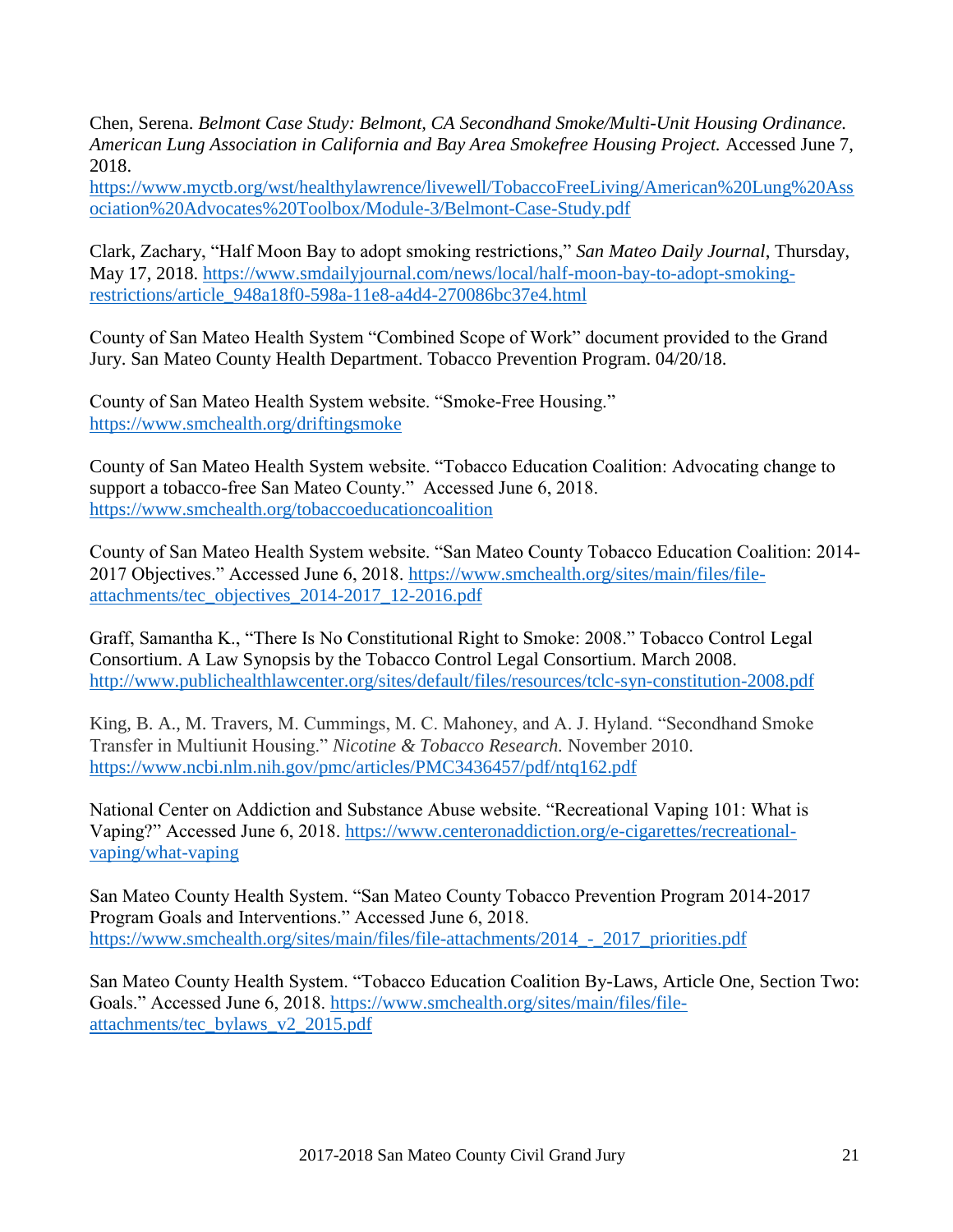Schoenmarklin, Susan, Esq. *Memorandum: Analysis of the Voluntary and Legal Options of Condominium Owners Confronted with Secondhand Smoke from another Condominium Unit.* Smoke-Free Environments Law Project. The Center for Social Gerontology, Inc. Anne Arbor, MI. May 2006. [http://www.tcsg.org/sfelp/memo\\_06.pdf](http://www.tcsg.org/sfelp/memo_06.pdf)

"Six-Month Apartment Smoking Prohibitions Review," Report to Foster City City Council. June 1, 2015.<https://fostercityca.civicclerk.com/web/UserControls/DocPreview.aspx?p=1&aoid=306>

Smoking Ordinances: Belmont <

[https://library.municode.com/ca/belmont/codes/code\\_of\\_ordinances?nodeId=CICO\\_CH20.5RESM>](https://library.municode.com/ca/belmont/codes/code_of_ordinances?nodeId=CICO_CH20.5RESM) , Brisbane <

[https://library.municode.com/ca/brisbane/codes/code\\_of\\_ordinances?nodeId=TIT8HESA\\_CH8.46SM](https://library.municode.com/ca/brisbane/codes/code_of_ordinances?nodeId=TIT8HESA_CH8.46SMMUITRE) [MUITRE>](https://library.municode.com/ca/brisbane/codes/code_of_ordinances?nodeId=TIT8HESA_CH8.46SMMUITRE) , Burlingame < [http://qcode.us/codes/burlingame/view.php?topic=8-8\\_18>](http://qcode.us/codes/burlingame/view.php?topic=8-8_18) , Daly City < [https://library.municode.com/ca/daly\\_city/codes/code\\_of\\_ordinances?nodeId=TIT8HESA\\_CH8.36RE](https://library.municode.com/ca/daly_city/codes/code_of_ordinances?nodeId=TIT8HESA_CH8.36RESM)  $SM$ . Foster City  $\lt$ 

[http://www.codepublishing.com/CA/FosterCity/?FosterCity08/FosterCity0805.html>](http://www.codepublishing.com/CA/FosterCity/?FosterCity08/FosterCity0805.html) , Redwood City < [https://library.municode.com/ca/redwood\\_city/codes/code\\_of\\_ordinances?nodeId=CH15SMRE>](https://library.municode.com/ca/redwood_city/codes/code_of_ordinances?nodeId=CH15SMRE) , San Bruno < [https://qcode.us/codes/sanbruno/>](https://qcode.us/codes/sanbruno/), City of San Mateo <

http://qcode.us/codes/sanmateo/view.php?topic=7-7\_40&showAll=1&frames=on>, San Mateo County  $<$ 

[https://library.municode.com/ca/san\\_mateo\\_county/codes/code\\_of\\_ordinances?nodeId=TIT4SAHE\\_C](https://library.municode.com/ca/san_mateo_county/codes/code_of_ordinances?nodeId=TIT4SAHE_CH4.96SM) [H4.96SM>](https://library.municode.com/ca/san_mateo_county/codes/code_of_ordinances?nodeId=TIT4SAHE_CH4.96SM) , and South San Francisco < [http://qcode.us/codes/southsanfrancisco/view.php?topic=8-](http://qcode.us/codes/southsanfrancisco/view.php?topic=8-8_50&showAll=1&frames=off) [8\\_50&showAll=1&frames=off>](http://qcode.us/codes/southsanfrancisco/view.php?topic=8-8_50&showAll=1&frames=off).

State of California. Department of Industrial Relations website. "AB-13 Fact Sheet - California Workplace Smoking Restrictions. October 1997." Accessed June 6, 2018. [https://www.dir.ca.gov/dosh/dosh\\_publications/smoking.html](https://www.dir.ca.gov/dosh/dosh_publications/smoking.html) and

Tobacco Free CA website. "Legal Options for Tenants Suffering from Drifting Tobacco Smoke" Accessed June 6, 2018. < [http://tobaccofreeca.com/wp-content/uploads/2017/11/G-Legal-](http://tobaccofreeca.com/wp-content/uploads/2017/11/G-Legal-Options_Smokefree-Support-for-Residenets_Making-Smokefree-Laws-Work_Disability-Factsheet.pdf)[Options\\_Smokefree-Support-for-Residenets\\_Making-Smokefree-Laws-Work\\_Disability-](http://tobaccofreeca.com/wp-content/uploads/2017/11/G-Legal-Options_Smokefree-Support-for-Residenets_Making-Smokefree-Laws-Work_Disability-Factsheet.pdf)[Factsheet.pdf>](http://tobaccofreeca.com/wp-content/uploads/2017/11/G-Legal-Options_Smokefree-Support-for-Residenets_Making-Smokefree-Laws-Work_Disability-Factsheet.pdf)

University of California San Francisco website. Center for Tobacco Control Research and Education. "California Consortium for Thirdhand Smoke." Accessed June 6, 2018. <https://tobacco.ucsf.edu/california-consortium-thirdhand-smoke>

University of California San Francisco website. Center for Tobacco Control Research and Education. California Consortium for Thirdhand Smoke. "Frequently Asked Questions." Accessed June 6, 2018. <https://tobacco.ucsf.edu/frequently-asked-questions-0#Who-has-high-exposure-risk-of-THS>

U.S. Food and Drug Administration website. "Be Smoke-free and Help Your Pets Live Longer, Healthier Lives." Accessed June 6, 2018. <https://www.fda.gov/AnimalVeterinary/ResourcesforYou/AnimalHealthLiteracy/ucm520415.htm>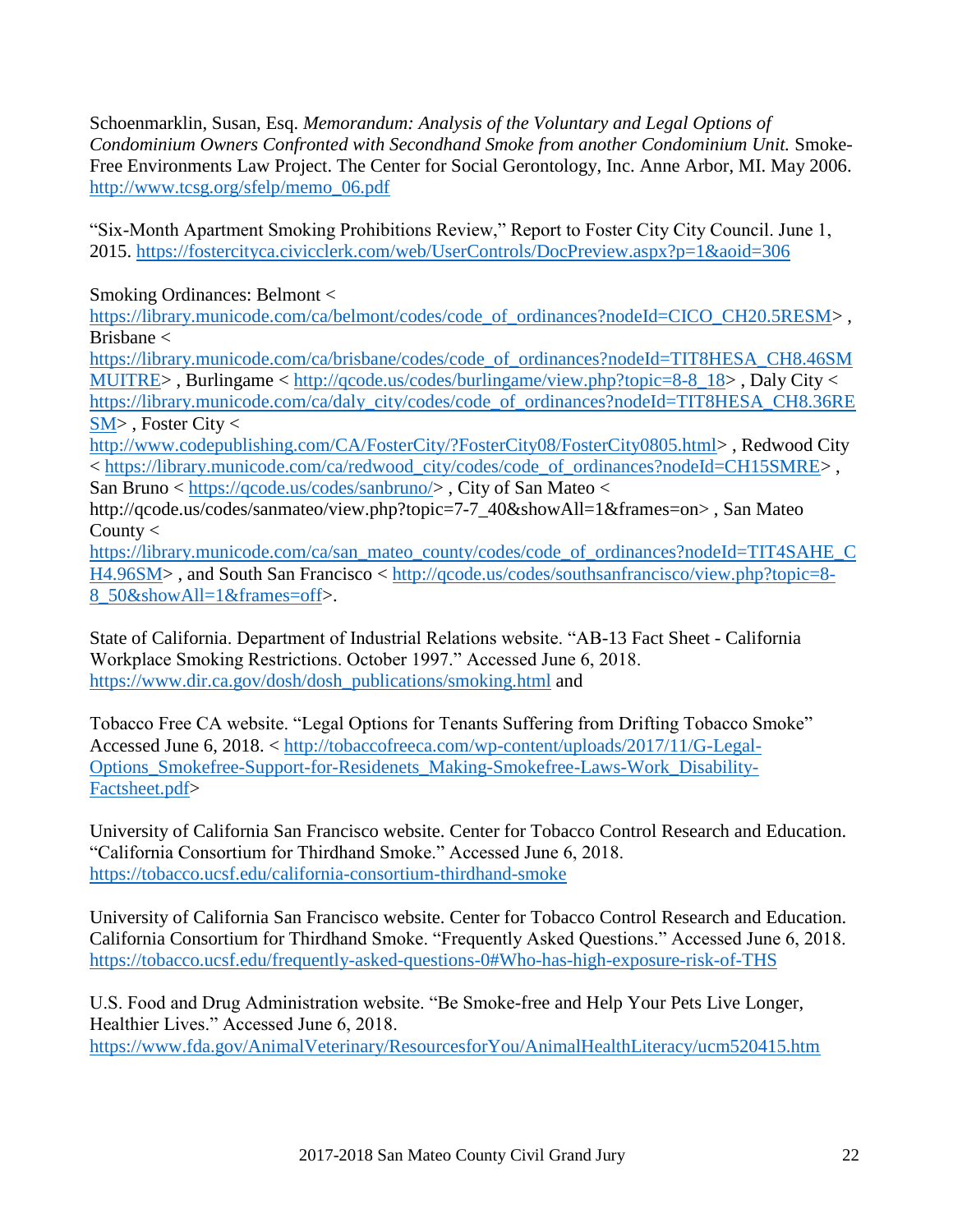U.S. Public Health Service. *How Tobacco Smoke Causes Disease: The Biology and Behavioral Basis for Smoking-Attributable Disease.* A Report of the Surgeon General. Atlanta, GA. Fact Sheet. Centers for Disease Control and Prevention (US) 2010. Accessed June 6, 2018. < [https://www.cdc.gov/tobacco/data\\_statistics/sgr/2010/pdfs/key-findings.pdf>](https://www.cdc.gov/tobacco/data_statistics/sgr/2010/pdfs/key-findings.pdf)

U.S. Public Health Service, *The Health Consequences of Involuntary Exposure to Tobacco Smoke*. A Report of the Surgeon General. Atlanta, GA. 2006. Accessed June 6, 2018. <https://www.surgeongeneral.gov/library/reports/secondhandsmoke/fullreport.pdf>

U.S. Public Health Service. *The Health Consequences of Smoking—50 Years of Progress: A Report of the Surgeon General.* Rockville, MD. 2014. [https://www.surgeongeneral.gov/library/reports/50-years](https://www.surgeongeneral.gov/library/reports/50-years-of-progress/index.html)[of-progress/index.html](https://www.surgeongeneral.gov/library/reports/50-years-of-progress/index.html)

Weigel, Samantha. "County may ban flavored tobacco, including menthol." The Daily Journal. *San Mateo Daily Journal*, January 20, 2018. Accessed June 6, 2018. [<https://www.smdailyjournal.com/news/local/county-may-ban-flavored-tobacco-including](https://www.smdailyjournal.com/news/local/county-may-ban-flavored-tobacco-including-menthol/article_a54ccc9c-fd9f-11e7-8baa-ab201dac2a50.html)[menthol/article\\_a54ccc9c-fd9f-11e7-8baa-ab201dac2a50.html>](https://www.smdailyjournal.com/news/local/county-may-ban-flavored-tobacco-including-menthol/article_a54ccc9c-fd9f-11e7-8baa-ab201dac2a50.html)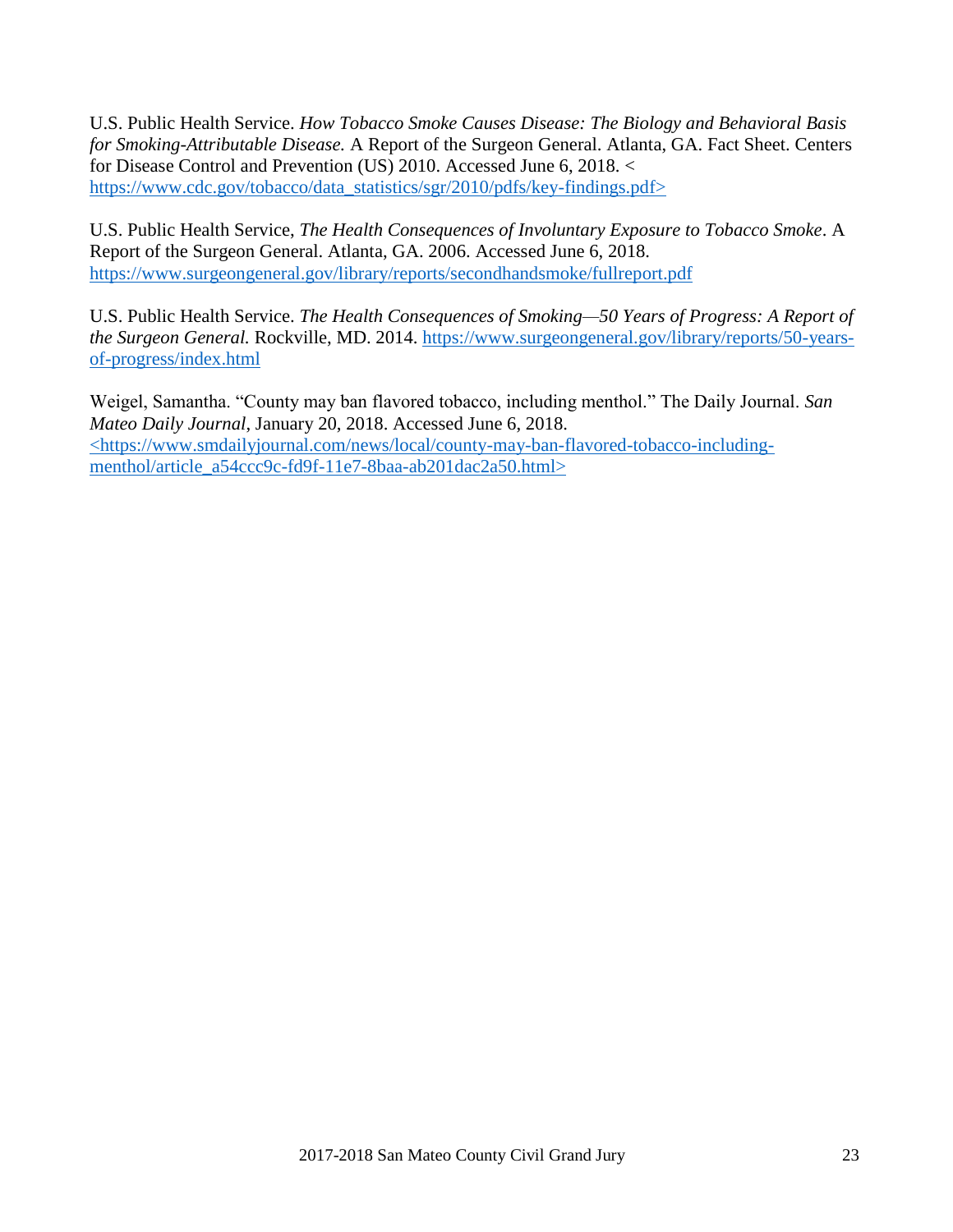# <span id="page-26-0"></span>**[APPENDIX A](#page-3-0)**

# **MULTIUNIT HOUSING SMOKING ORDINANCES IN SAN MATEO COUNTY**

| <b>Jurisdiction</b>                                                                                                          | Contact#                                                             | <b>Penalty</b>                                           | Recreational<br><b>Marijuana</b>                         | <b>Medical</b><br>Marijuana | E-cigs<br>Vaping | Condos<br>Included | <b>Retaliation</b><br>Prohibited | Notice in<br>Lease | <b>Ordinance Link</b>                                                                                  |
|------------------------------------------------------------------------------------------------------------------------------|----------------------------------------------------------------------|----------------------------------------------------------|----------------------------------------------------------|-----------------------------|------------------|--------------------|----------------------------------|--------------------|--------------------------------------------------------------------------------------------------------|
|                                                                                                                              |                                                                      |                                                          |                                                          |                             |                  |                    |                                  |                    |                                                                                                        |
| <b>Belmont</b>                                                                                                               | <b>Business hours</b><br>650.637.2968<br>After hours<br>650.595.7400 | Warning<br>Fine \$100+                                   | Prohibited                                               | Prohibited                  | Prohibited       | Yes                | Yes                              | Yes                | https://library.municode.com/ca/belmont/codes/code_of<br>ordinances?nodeId=CICO CH20.5RESM             |
| <b>Brisbane</b>                                                                                                              | 415.508.2172                                                         | Warning<br>Fine \$100+                                   | Prohibited                                               | Exempted                    | Prohibited       | Yes                | Yes                              | Yes                | https://library.municode.com/ca/brisbane/codes/code_of<br>ordinances?nodeId=TIT8HESA_CH8.46SMMUITRE    |
| <b>Burlingame</b>                                                                                                            | 650.558.7208                                                         | Refers to<br>other parts of<br>muni code                 | Prohibited                                               | Exempted                    | Not specified    | Yes                | No                               | <b>No</b>          | http://qcode.us/codes/burlingame/view.php?topic=8-<br>8_18&showAll=1&frames=on                         |
| Daly City                                                                                                                    | 650.991.8119                                                         | Warning<br>Fine \$100+                                   | Prohibited                                               | Exempted                    | Prohibited       | No                 | Yes                              | Yes                | https://library.municode.com/ca/daly_city/codes/code_of<br>ordinances?nodeld=TIT8HESA_CH8.36RESM       |
| <b>Foster City</b>                                                                                                           | 650.286.3300                                                         | Fine up to<br>\$250 1st<br>violation                     | Prohibited                                               | Prohibited                  | Prohibited       | Yes                | No                               | Yes                | http://www.codepublishing.com/CA/FosterCity/?FosterCi<br>tv08/FosterCitv0805.html                      |
| Redwood City*                                                                                                                | <b>Business hours</b><br>650.780.7350<br>After hours<br>650.780.7118 | Fine between<br>$$250 - $1,000$                          | Prohibited                                               | Prohibited                  | Prohibited       | Yes                | Yes                              | Yes                | https://library.municode.com/ca/redwood_city/codes/cod<br>e of ordinances?nodeId=CH15SMRE              |
| San Bruno                                                                                                                    | County Hotline<br>650.573.3777 or<br>650.616.7074                    | Warning<br>Fine \$100+                                   | Prohibited                                               | Prohibited                  | Prohibited       | Yes                | Yes                              | Yes                | https://qcode.us/codes/sanbruno/view.php?topic=6-<br>6 56&showAll=1&frames=off                         |
| <b>San Mateo</b>                                                                                                             | 650.522.7700                                                         | Warning<br>Fine \$100+                                   | Prohibited                                               | Prohibited                  | Prohibited       | Yes                | No                               | No                 | http://qcode.us/codes/sanmateo/view.php?topic=7-<br>40&showAll=1&frames=on                             |
| South San<br>Francisco                                                                                                       | 650.829.6645                                                         | <b>Follow Public</b><br>Nuisance Law<br><b>Penalties</b> | Prohibited                                               | Prohibited                  | Prohibited       | Yes                | No                               | No                 | http://qcode.us/codes/southsanfrancisco/view.php?topic<br>=8-8 50&showAll=1&frames=off                 |
| Unincorporated<br>San Mateo County                                                                                           | 650.573.3777                                                         | Fine up to<br>\$100 1st<br>violation                     | Prohibited                                               | Exempted                    | Prohibited       | Yes                | Yes                              | Yes                | https://library.municode.com/ca/san_mateo_county/code<br>s/code_of_ordinances?nodeId=TIT4SAHE_CH4.96SM |
| <b>Notes</b>                                                                                                                 |                                                                      | Fines increase<br>with<br>subsequent<br>infractions      | Marijuana<br>smoke<br>considered<br>same as any<br>smoke |                             |                  |                    |                                  |                    |                                                                                                        |
| *Restrictions effective 1/1/2018 for all new units and 1/1/2019 for all existing units in multiunit housing in Redwood City. |                                                                      |                                                          |                                                          |                             |                  |                    |                                  |                    |                                                                                                        |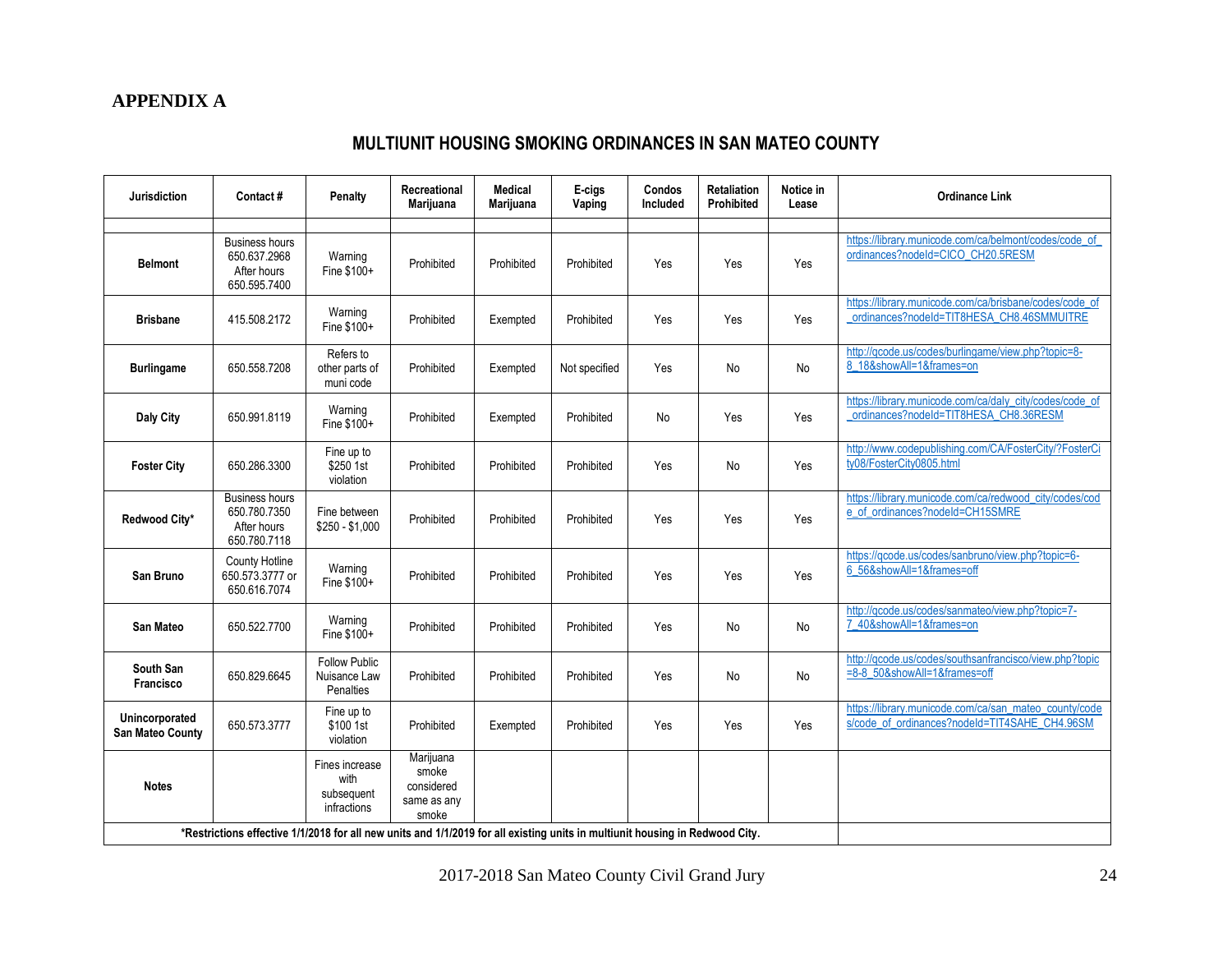## **[APPENDIX B](#page-3-0)**

| <b>Number of Multiunit Housing Residences</b><br>in San Mateo County |                            |  |  |  |  |
|----------------------------------------------------------------------|----------------------------|--|--|--|--|
| <b>Jurisdiction</b>                                                  | <b>Total</b><br><b>MUH</b> |  |  |  |  |
| San Mateo                                                            | 22,511                     |  |  |  |  |
| Daly City                                                            | 16,626                     |  |  |  |  |
| Redwood City                                                         | 15,026                     |  |  |  |  |
| <b>Foster City</b>                                                   | 8,662                      |  |  |  |  |
| South San Francisco                                                  | 8,506                      |  |  |  |  |
| San Bruno                                                            | 7,424                      |  |  |  |  |
| Burlingame                                                           | 6,693                      |  |  |  |  |
| <b>Menlo Park</b>                                                    | 4,837                      |  |  |  |  |
| Belmont                                                              | 4,559                      |  |  |  |  |
| Pacifica                                                             | 3,945                      |  |  |  |  |
| San Carlos                                                           | 3,440                      |  |  |  |  |
| East Palo Alto                                                       | 3,395                      |  |  |  |  |
| Millbrae                                                             | 3,036                      |  |  |  |  |
| <b>Unincorporated County</b>                                         | 2,555                      |  |  |  |  |
| Half Moon Bay                                                        | 1,516                      |  |  |  |  |
| <b>Brisbane</b>                                                      | 766                        |  |  |  |  |
| Portola Valley                                                       | 263                        |  |  |  |  |
| Colma                                                                | 212                        |  |  |  |  |
| Atherton                                                             | $\overline{0}$             |  |  |  |  |
| Woodside                                                             | $\theta$                   |  |  |  |  |
| Hillsborough                                                         | 0                          |  |  |  |  |
| <u>TOTAL MUH</u>                                                     | <u> 113,972</u>            |  |  |  |  |

 (Includes apartments, condominiums, townhomes, duplexes, triplexes and fourplexes)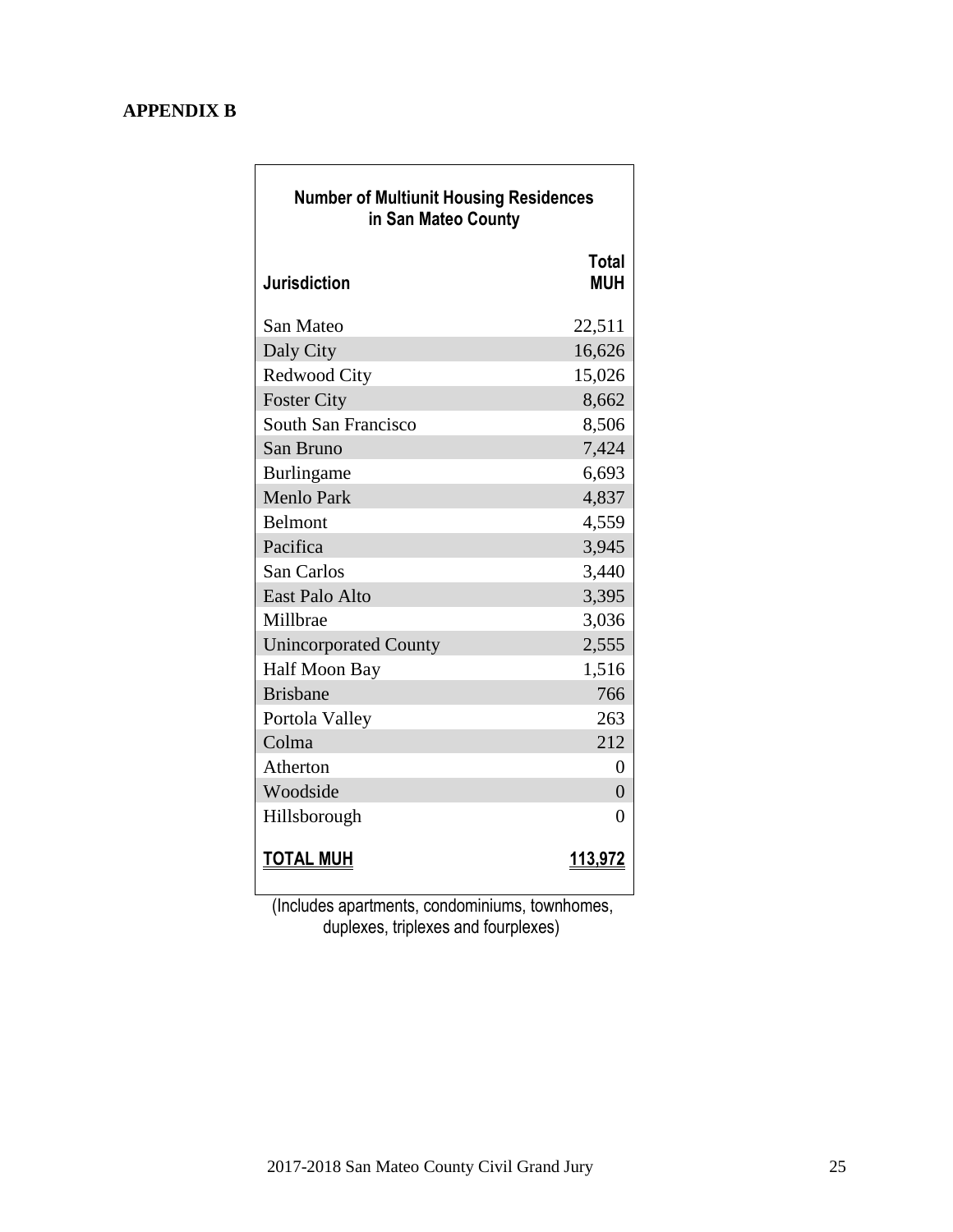## **[APPENDIX C](#page-3-0)**



# **Foster City Smoking Ordinance**

Frequently Asked Questions – Multi-Family Residential Properties (Apartments, Condominiums, Townhomes)

#### **Q. Are all residential properties in Foster City impacted by this ordinance?**

A. No. The ordinance applies to multi-family units (apartments, condominiums and townhomes) that share common walls, ventilation, floors, or ceilings.

#### **Q. Where is smoking prohibited?**

A. For apartments, condominiums and townhomes, smoking is prohibited within 30 feet of all entrances and doorways, in common areas and inside residential units and on all balconies and patios. This ordinance goes into effect immediately for common areas and all new leases. Units with existing leases are exempt until the lease agreement expires or twelve months after the ordinance's effective date. (The ordinance effective date was 11/5/2014.) Smoking is also prohibited on all sidewalks in or adjacent to common interest developments and apartments.

#### **Q. Where is smoking permitted?**

A. Smoking is permitted in designated smoking areas. Outdoor designated areas must be located more than 30 feet from an entrance/doorway and be marked by conspicuous signage. Interior smoking is allowed only if the area is fully enclosed, separately ventilated, and not the only space available for a particular activity or service.

#### **Q. Are electronic cigarettes included in the ordinance?**

A. Yes. The city defines "smoke or smoking" as inhaling or exhaling upon, burning carrying any lighted cigarette, cigar, pipe, hookah, weed, plant or other combustible substance used for the personal habit commonly known as smoking or an activated electronic cigarette or similar device used for the personal habit commonly known as vaping.

#### **Q. When does the ordinance go into effect?**

A. The ordinance went into effect on November 6, 2014, for apartment buildings and December 17, 2014, for condominiums and townhomes. Until January 1, 2015, first time violators will be subjected to a warning only.

#### **Q. What are the fines and penalties?**

- A. Any person who violates the ordinance may be cited for an infraction, punishable by:
	- A fine not exceeding two hundred fifty dollars (\$250) for a first violation
	- A fine not exceeding five hundred dollars (\$500) for a second violation within one year
	- A fine not exceeding one thousand dollars (\$1,000) for each additional violation within one year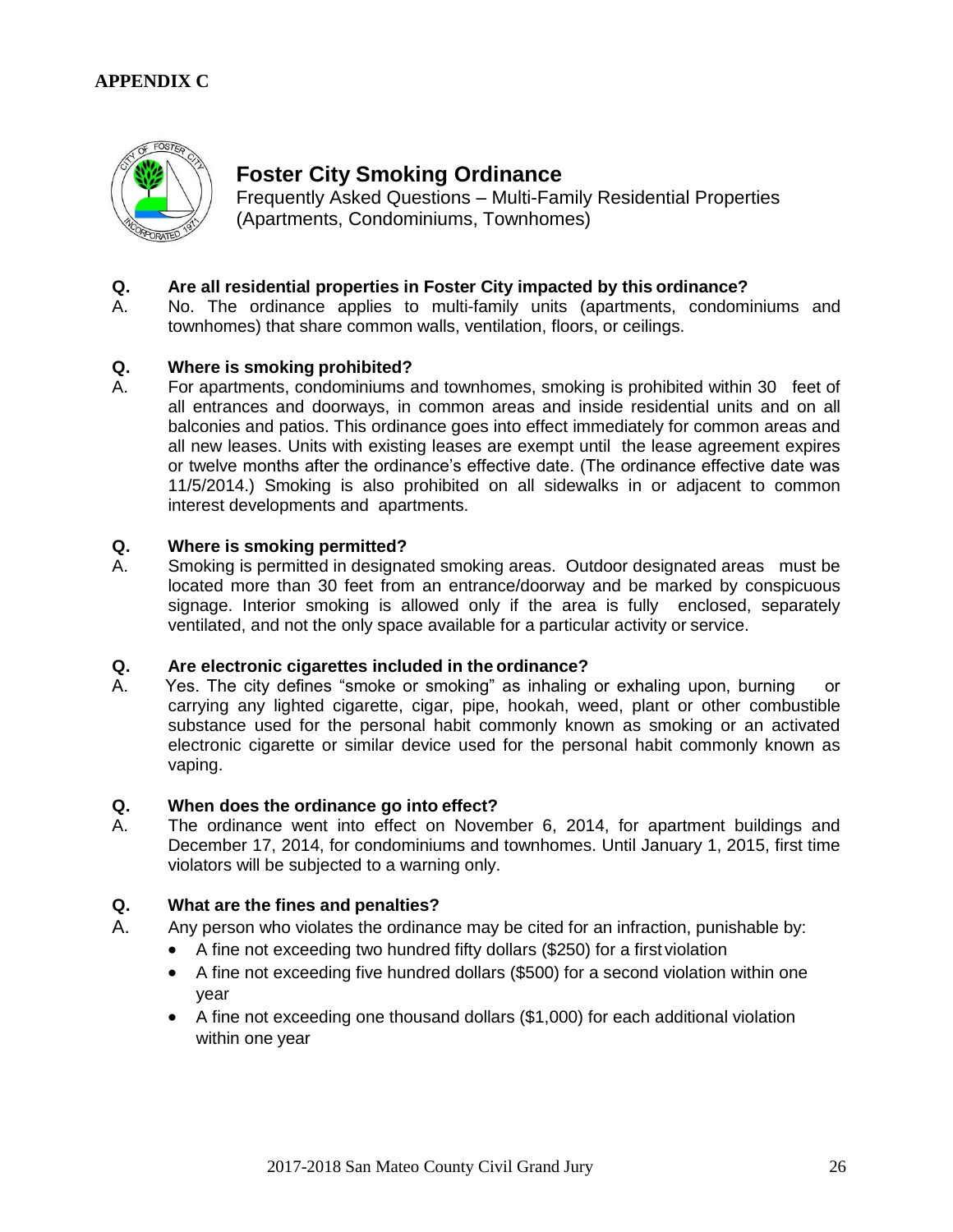#### **Q. How will the ordinance be enforced?**

A. Violations of the notification requirements or designation of smoking areas should be addressed to the Foster City Community Development Department at 650- 286-3225 or [planning@fostercity.org.](mailto:planning@fostercity.org) To report a violation in progress ("on-view violation") of the ordinance, call the Police Department at 650-286-3300.

#### **Q. What are the responsibilities of apartment managers or homeowners associations under the ordinance?**

- A. Each owner, operator, manager or other person having control of places within which smoking is regulated shall be in compliance upon conspicuously posting "No Smoking" signs with letters not less than one inch high or the international "No Smoking" symbol consisting of a pictorial representation of a burning cigarette enclosed in a red circle with a red bar across it. At least one sign shall be placed at the entrance to every applicable facility. The City has provided signage guidance at its website (see link at the end of this document). Property owners and operators are also required to notify residents of the new law using a noticing method deemed appropriate by the property owners or operators.
- **Q. Can I establish non-smoking policies that are stronger that what is required under the ordinance?**
- A. Yes. The ordinance does not prevent property owners from establishing more stringent nonsmoking requirements.

#### **Q. If I rent out a single family home, is smoking allowed in thatresidence?**

A. Yes. The ordinance applies only to residential units that share walls, ceilings or floors.

#### **Q. What happens if a resident is complaining about drifting smoke from another unit?**

A. The best course of action is to contact the smoker to remind them that smoking is not permitted in or around residential units that share common walls, ceilings or floors and to inform them of the location of designated smoking areas on the property. If the resident continues to smoking in the unit, violations in progress ("on-view violations") of the ordinance can be reported to the Police Department at 650-286-3300.

#### **Q. Where can I go for more information on this ordinance and resources for implementing a non-smoking multi-unit residential community?**

A. General questions about the ordinance may be addressed to Management Analyst Andra Lorenz at 650-286-3215 or [alorenz@fostercity.org.](mailto:alorenz@fostercity.org) Questions about the ordinance's signage and notification requirements or designation of smoking areas may be addressed to the<br>Foster City Community Development Department at 650-286-3225 or City Community Development Department at 650-286-3225 or [planning@fostercity.org.](mailto:planning@fostercity.org) To report a violation in progress ("on-view violation") of the ordinance, call the Police Department at 650- 286-3300. California Apartment Association (Tri-County) also has resources available to members and can be contacted at (408) 342- 3500.

More information is also available at Foster City's Smoking Ordinance Resource Page: [www.fostercity.org/departmentsanddivisions/citymanager/smokingordinanceupdate.cfm](http://www.fostercity.org/departmentsanddivisions/citymanager/smokingordinanceupdate.cfm)

\*The California Apartment Association served as a resource in development of this document.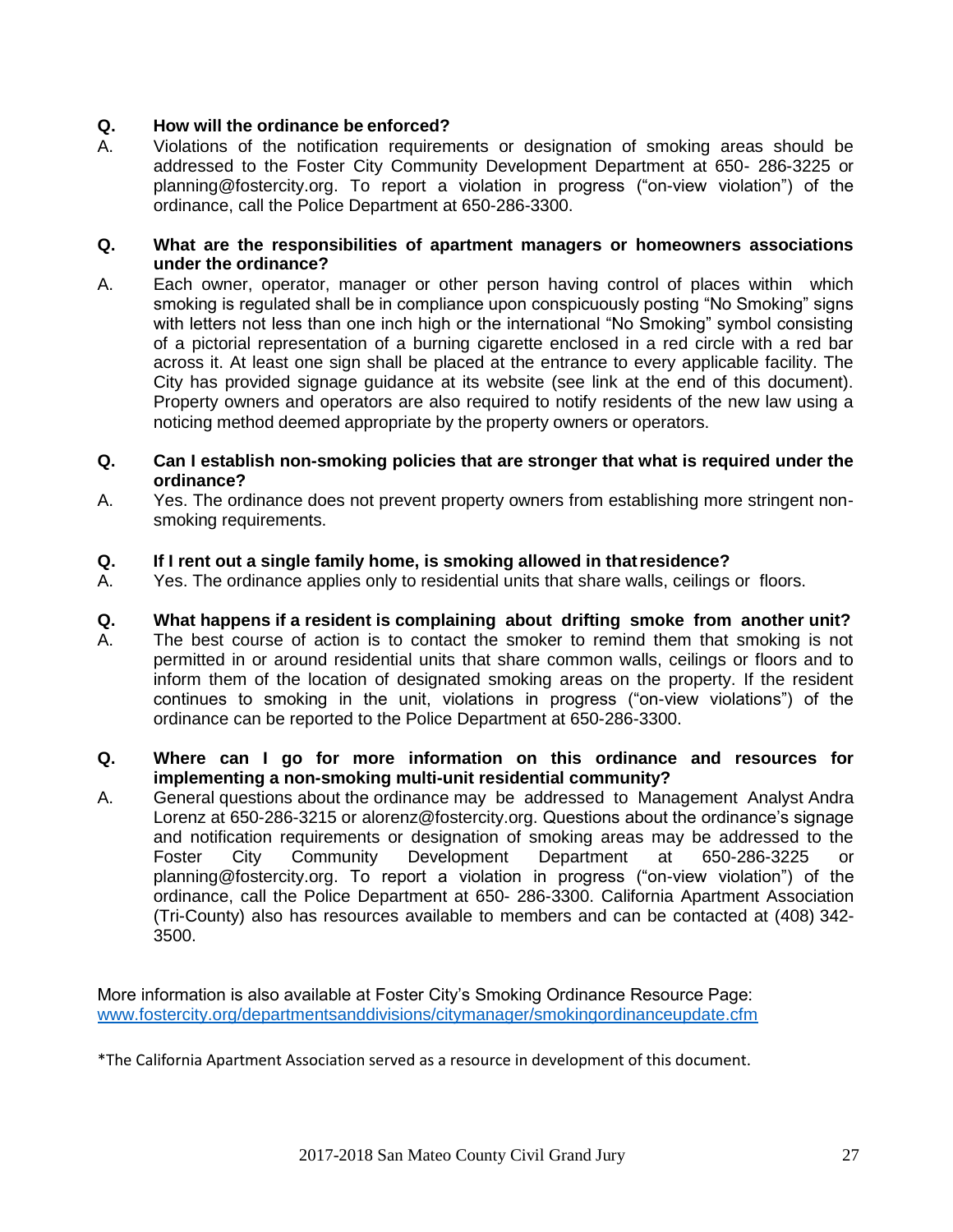## **[APPENDIX D](#page-3-0)**



# **Did You Know the City Has a Smoking Ordinance?**

#### **WHAT IS COVERED BY THE ORDINANCE?**

The City has adopted a new ordinance to regulate exposure to secondhand smoke throughout the City, including in most public places and in multi-unit residences such as apartments, condominiums, and townhomes. Smoking is broadly defined to include any lighted tobacco or nicotine product, weed or plant, including hookah and marijuana, whether delivered by cigarette, pipe, cigar, or any electronic device (vaping).



#### **WHERE IS SMOKING PROHIBITED?**

After a 14-month grace period that expires on **February 22, 2018**, smoking is prohibited:

• In multi-unit residences (including attached patios and balconies), defined as including more than one dwelling unit;



#### *Where is Smoking Prohibited cont'd*

 In multi-unit residence common areas, such as halls, stairwells, paths, lobbies, laundry rooms, common cooking areas, outdoor eating areas, play areas, swimming pools, and parking areas.



In most public places in the City, as of **December 22, 2016**, smoking is prohibited:

• In most places of employment, including indoor and outdoor areas, such as businesses, construction sites, employee lounges and break rooms, conference and banquet rooms, bingo and gaming facilities, health facilities, warehouses, retail and wholesale tobacco shops, and child care facilities;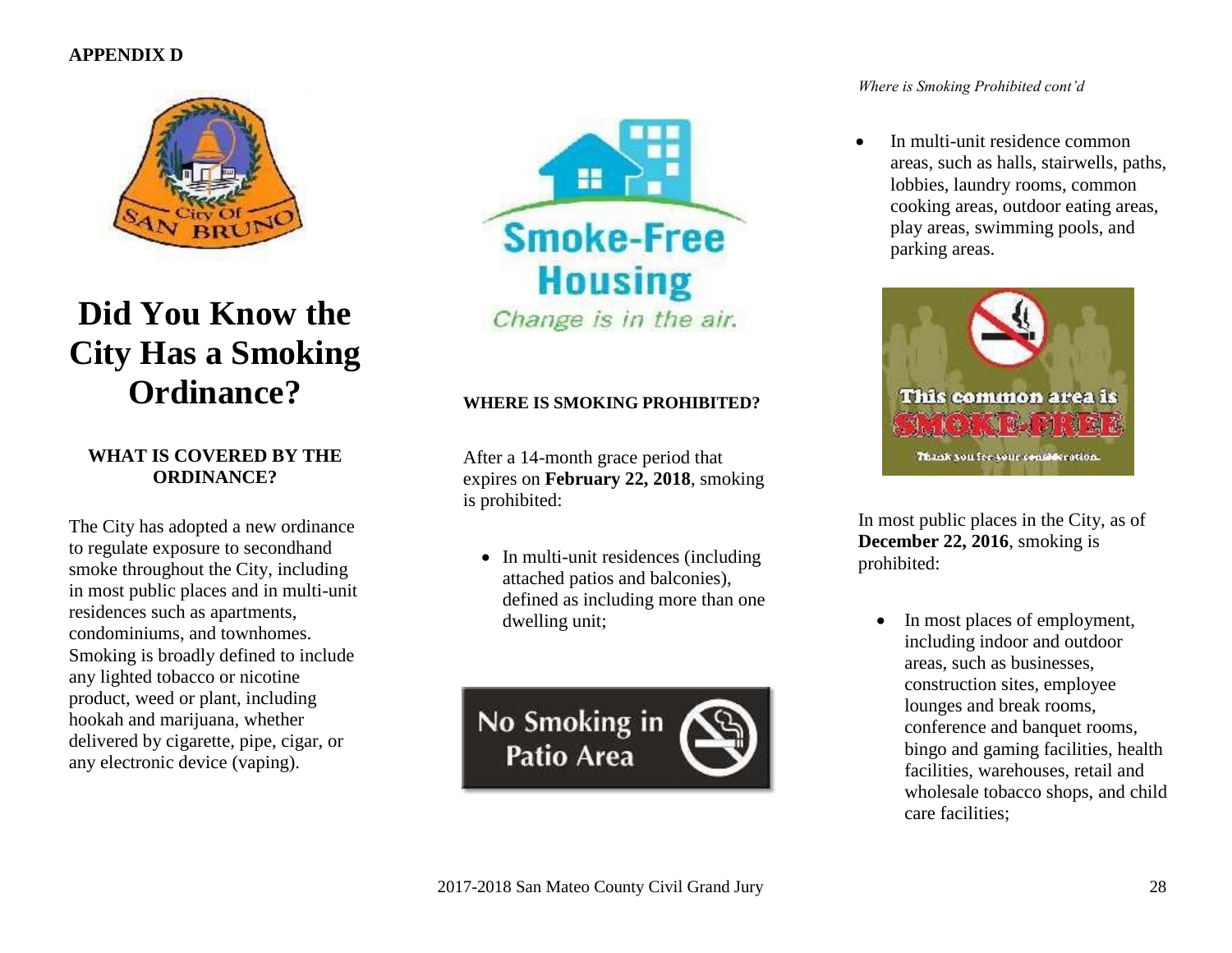#### *Where is Smoking Prohibited cont'd*

• In most public places, such as plazas, parking lots, malls, stadiums, parks, playgrounds, farmer's markets, and fairs;



- In service areas, such as ATMs, bank teller windows, ticket lines, bus stops, and cab stands;
- In 90% of all hotel and motel guest rooms.



#### **WHERE IS SMOKING ALLOWED?**

• Effective February 22, 2018, smoking is allowed only in designated outdoor smoking areas that are at least 20' from operable doors or windows.



As of **December 22, 2016**, smoking is allowed:

- In single family homes, rooms for rent in single family homes, and detached in-law units;
- In designated outdoor smoking areas that are at least 20' from operable doors or windows;
- On streets, sidewalks, and other outdoor areas that are at least 20' from operable doors and windows or locations where smoking is prohibited, or if the person is actively moving to another destination.

If you have any questions or if you have a smoking complaint please contact the following:

#### **Step 1:**

Tobacco Prevention Program San Mateo County Health System 310 Harbor Boulevard

Belmont, CA 94002

Tel: (650) 573-3777

Fax: (650) 802-6440

Email: [tobaccoprevention@smcgov.org](mailto:tobaccoprevention@smcgov.org)



If your inquiry is not resolved:

# **Step 2:**

Call Code Enforcement at (650) 616- 7074. Please leave your contact information so City staff can return your call and assist in resolving the issue.

If the issue isn't resolved, the City may cite for an infraction (\$100 fine), impose an administrative fine (starting at \$100), or civil fines (starting at \$250).

Visit this website for helpful information and resources: http: f f www.smchealth.org f driftingsmoke